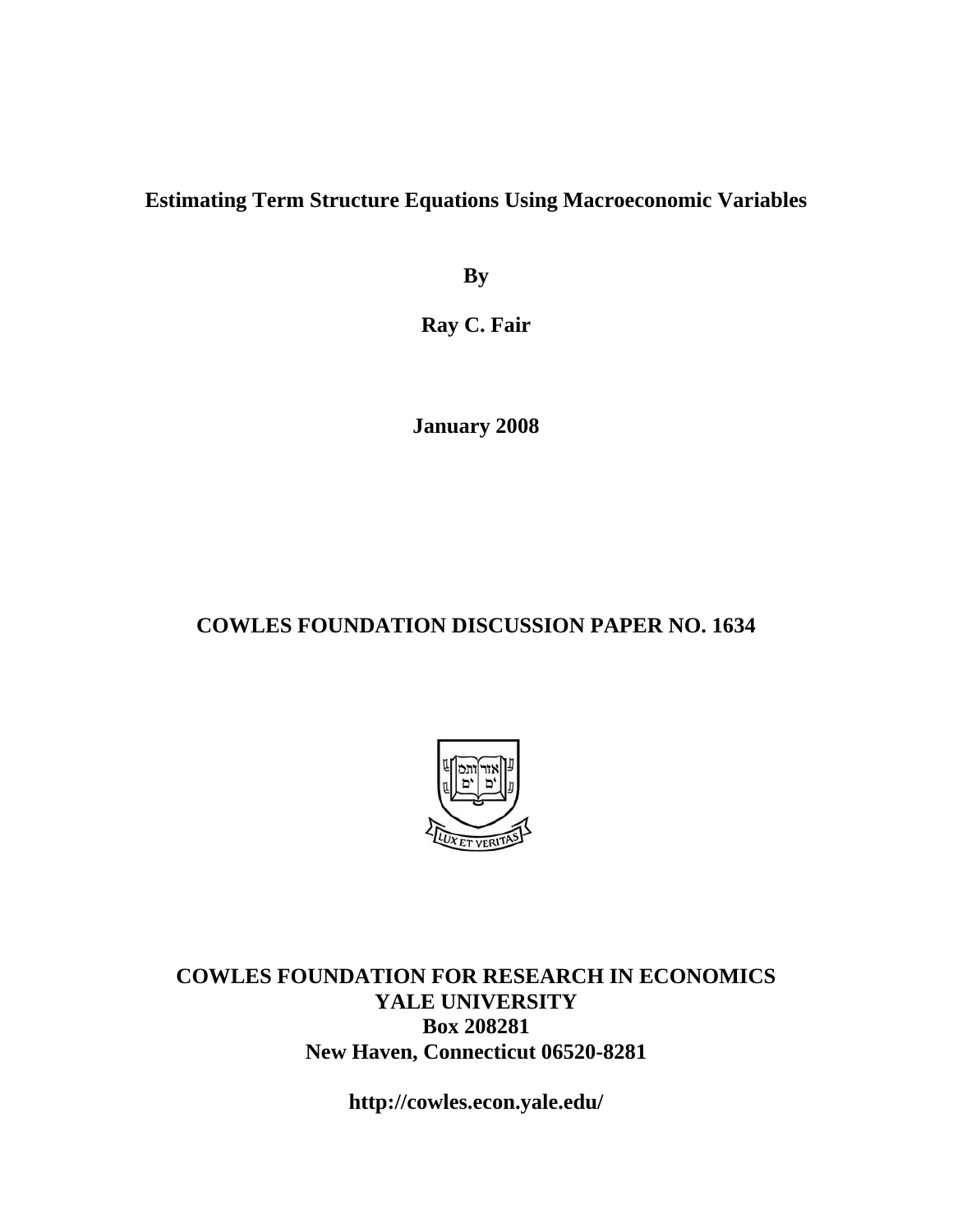# **Estimating Term Structure Equations Using Macroeconomic Variables**

### **Ray C. Fair**<sup>∗</sup>

**December 2007**

### **Abstract**

This paper begins with the expectations theory of the term structure of interest rates with constant term premia and then postulates how expectations of future short term interest rates are formed. Expectations depend in part on predictions from a set of VAR equations and in part on the current and two lagged values of the short term interest rate. The results suggest that there is relevant independent information in both the VAR equations' predictions and the current and two lagged values of the short rate. The model fits the long term interest rate data well, including the 2004-2006 period, which some have found a puzzle. The properties of the model are consistent with the response of the long term U.S. Treasury bond rate to surprise price and employment announcements. The overall results suggest that long term rates can be fairly well explained by modeling expectation formation of future short term rates.

# **1 Introduction**

The expectations theory of the term structure of interest rates says that long rates

depend on expected future short rates. As Campbell and Shiller (1991) point out,

<sup>∗</sup>Cowles Foundation and International Center for Finance, Yale University, New Haven, CT 06520-8281. Voice: 203-432-3715; Fax: 203-432-6167; email: ray.fair@yale.edu; website: http://fairmodel.econ.yale.edu. I am indebted to William Brainard, John Campbell, Andrew Lo, and Robert Shiller for helpful comments.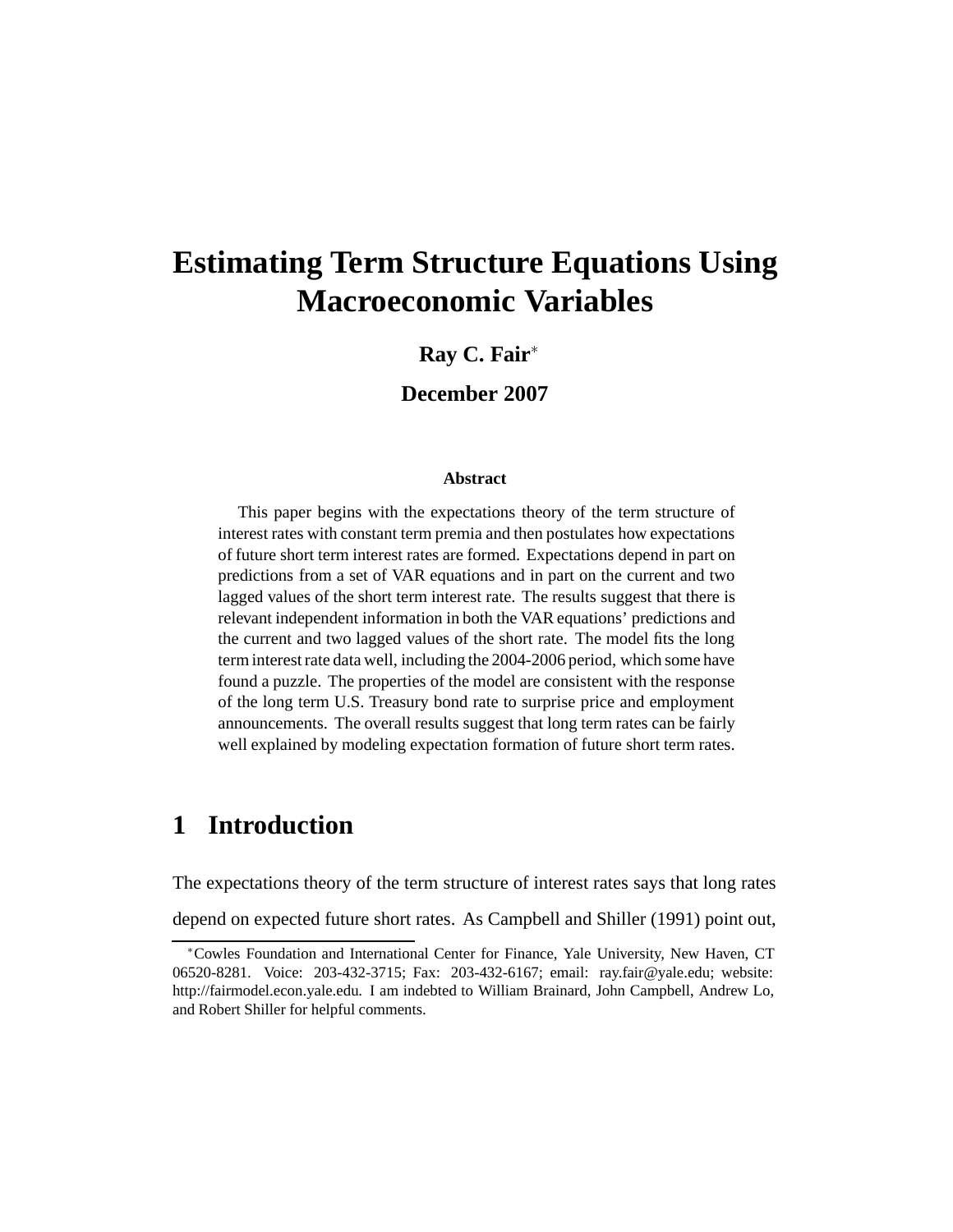this theory is sometimes taken to include the hypothesis that expectations are rational and sometimes not. Tests generally reject the hypothesis that expectations are rational, $<sup>1</sup>$  which is then a rejection of the expectations theory of the term structure</sup> if the theory is taken to include the hypothesis of rational expectations. This paper takes a somewhat different approach from the recent literature in estimating term structure equations. It assumes that the expectations theory holds with constant term premia and models how expectations are formed. Expectations are assumed to be based in part on predictions from a four-equation VAR model. Conditional on predictions from this model, four term structure equations are estimated by full information maximum likelihood (FIML). The overall model can be used to make predictions of interest rates of different maturities, and these predictions can be compared to predictions from other models.

The model is presented in Section 2; estimation is discussed in Section 3; and the estimates and prediction comparisons are presented in Section 4. Section 4 also examines how well the model predicts the period since 2000. Section 5 examines some of the properties of the model and compares these to the effects on long term interest rates from surprise price and employment announcements. The data are quarterly and four maturities are considered: one year, three years, five years, and ten years. The variables and notation used in this paper are presented in Table 1. The estimation period is 1963:2–2006:4, for a total of 175 quarterly observations. The interest rate data are for the last day of the quarter.

Recent work analyzing the term structure has begun to consider adding more

<sup>&</sup>lt;sup>1</sup>In fact, King and Krumann (2002), fn. 17, p. 61, cite an unnamed monetary economist who argues that the expectations theory of the term structure has been rejected so many times that it should never be used!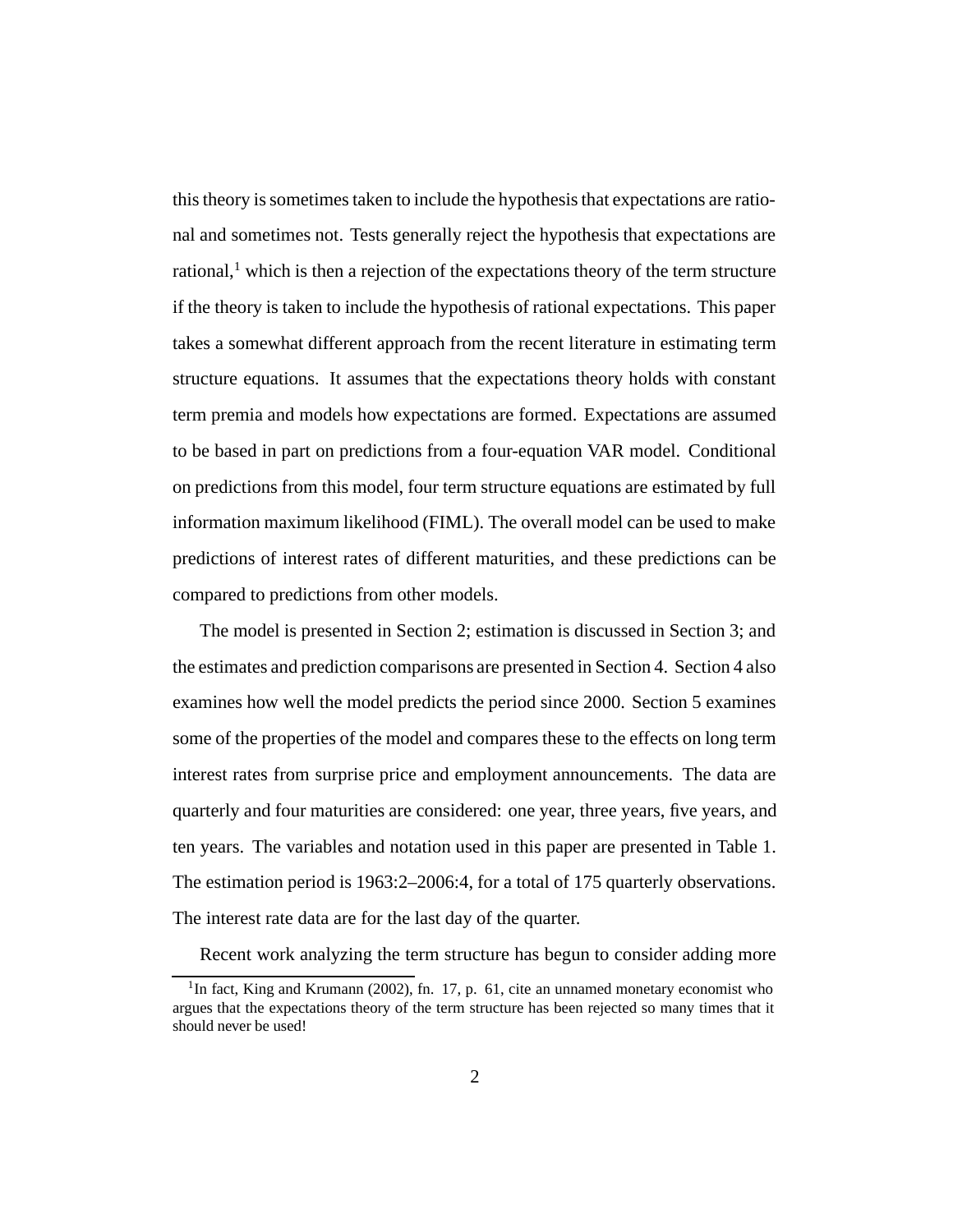macro variables to the analysis than simply short and long term interest rates,<sup>2</sup> and this study is in this spirit. Through the VAR equations agents use data on unemployment, inflation, and a cost shock variable to help form their expectations of future short rates, which then affect long rates. Contrary to much recent work, however, the term premia are assumed to be constant. None of the fluctuations in long rates are attributed in this study to fluctuations in term premia. The emphasis is instead on fluctuations in expectations of future short rates. Also, contrary to much recent work, no latent factors are postulated in this study.

# **2 The Model**

The five interest rate variables in Table 1 in the model are:  $r_1$ , the three-month rate,  $r_4$ , the one-year rate,  $r_{12}$ , the three-year rate,  $r_{20}$ , the five-year rate, and  $r_{40}$ , the ten-year rate. The subscripts refer to quarters, rather than years or months, since the data are quarterly, and the interest rates are at quarterly rates. The interest rates other than  $r_1$  will be called "long rates." The interest rate variables were chosen to maximize the length of the estimation period. The available data allow the estimation period to begin in 1963:2. Choosing more long rates would have

<sup>2</sup>See, for example, Kozicki and Tinsley (2001), Dewachter and Lyrio (2006), and Rudebusch, Sack, and Swanson (2007). Early work in this area, such as Sargent (1979), assumed only interest rates in the information sets of agents. Cochrane and Piazzesi (2006), who work with an affine-yield model, argue (p. 49) that a natural next step in the analysis is to incorporate other information, such as inflation, about long-term interest rate expectations. Rudebusch and Wu (2003), again working with an affine-yield model, interpret their latent term structure level factor as a medium-term central bank inflation target and their latent slope factor as cyclical variation in inflation and output gaps. In the present paper, as discussed next, the macro variables in the VAR equations are unemployment, inflation, and a cost shock variable. In a very early paper Modigliani and Shiller (1973) estimated term structure equations with a corporate bond yield on the left hand side and current and lagged values of the commercial paper rate and the inflation rate on the right hand side.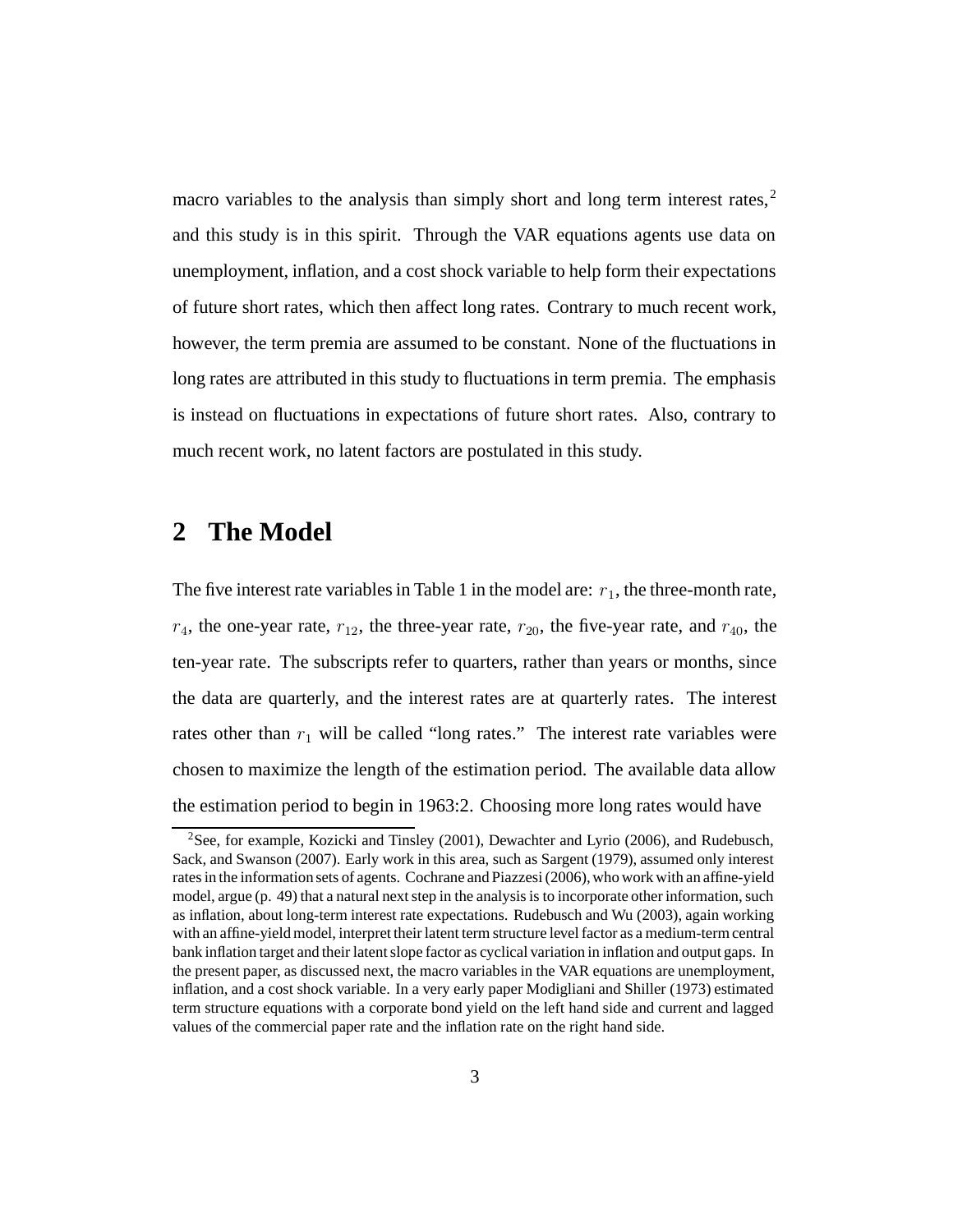| Table 1              |  |  |  |
|----------------------|--|--|--|
| <b>The Data Used</b> |  |  |  |

### **Data from Federal Reserve Board, H.15**

| (annual rates, last business day of the quarter) |     |                                                 |  |
|--------------------------------------------------|-----|-------------------------------------------------|--|
| $R_1^*$                                          | $=$ | three-month Treasury bill rate, discount basis. |  |
| $R_1$                                            | $=$ | $[(365/360)R_1^*]/(100-.25R_1^*).$              |  |
| $R_4$                                            | $=$ | one-year yield on U.S. Treasury securities.     |  |
| $R_{12}$                                         | $=$ | three-year yield on U.S. Treasury securities.   |  |
| $R_{20}$                                         | $=$ | five-year yield on U.S. Treasury securities.    |  |
| $R_{40}$                                         | $=$ | ten-year yield on U.S. Treasury securities.     |  |
|                                                  |     |                                                 |  |

### **Macro Data**

#### **Quarterly Averages**

| U R- | $=$ Unemployment rate. BLS data; variable UR in Fair (2004).             |
|------|--------------------------------------------------------------------------|
| PF   | $=$ Nonfarm price deflator. BEA data; variable <i>PF</i> in Fair (2004). |
| PIM  | $=$ Import price deflator. BEA data; variable <i>PIM</i> in Fair (2004). |
|      |                                                                          |

#### **Variables in the Model**

 $r_1$  =  $(1+R_1)^{.25} - 1$ <br>  $r_4$  =  $(1+R_4)^{.25} - 1$  $r_4$  =  $(1+R_4)^{.25} - 1$ <br>  $r_{12}$  =  $(1+R_{12})^{.25} - 1$  $r_{12} = (1 + R_{12})^{.25} - 1$ <br> $r_{22} = (1 + R_{22})^{.25} - 1$  $r_{20} = (1 + R_{20})^{.25} - 1$ <br> $r_{10} = (1 + R_{10})^{.25} - 1$  $r_{40}$  =  $(1 + R_{40})^{.25} - 1$ <br>  $u$  =  $U R$ u =  $UR$ <br>  $\pi$  =  $log($  $\pi$  =  $\log(PF/PF_{-1})$ <br>s =  $\log(PIM/PIM)$  $=$  log( $PIM/PIM_{-1}$ )

• Estimation period is 1963:2–2006:4, 175 observations.

• As noted in the table, an adjustment was made to the three-month rate, which is on a discount basis, to convert it to a yield.

shortened this period. Also, there are no gaps in the data for any of the five variables, which is not true for some of the other long rates. The other variables in the model are  $\pi$ , the domestic inflation rate, u, the unemployment rate, and s, the percentage change in the price of imports, a cost shock variable.

## **The Term Structure Equations**

The interest rates  $r_4$ ,  $r_{12}$ ,  $r_{20}$ , and  $r_{40}$  are yields on coupon bonds, and because of this the linearized expectations model in Shiller (1979) is used for the term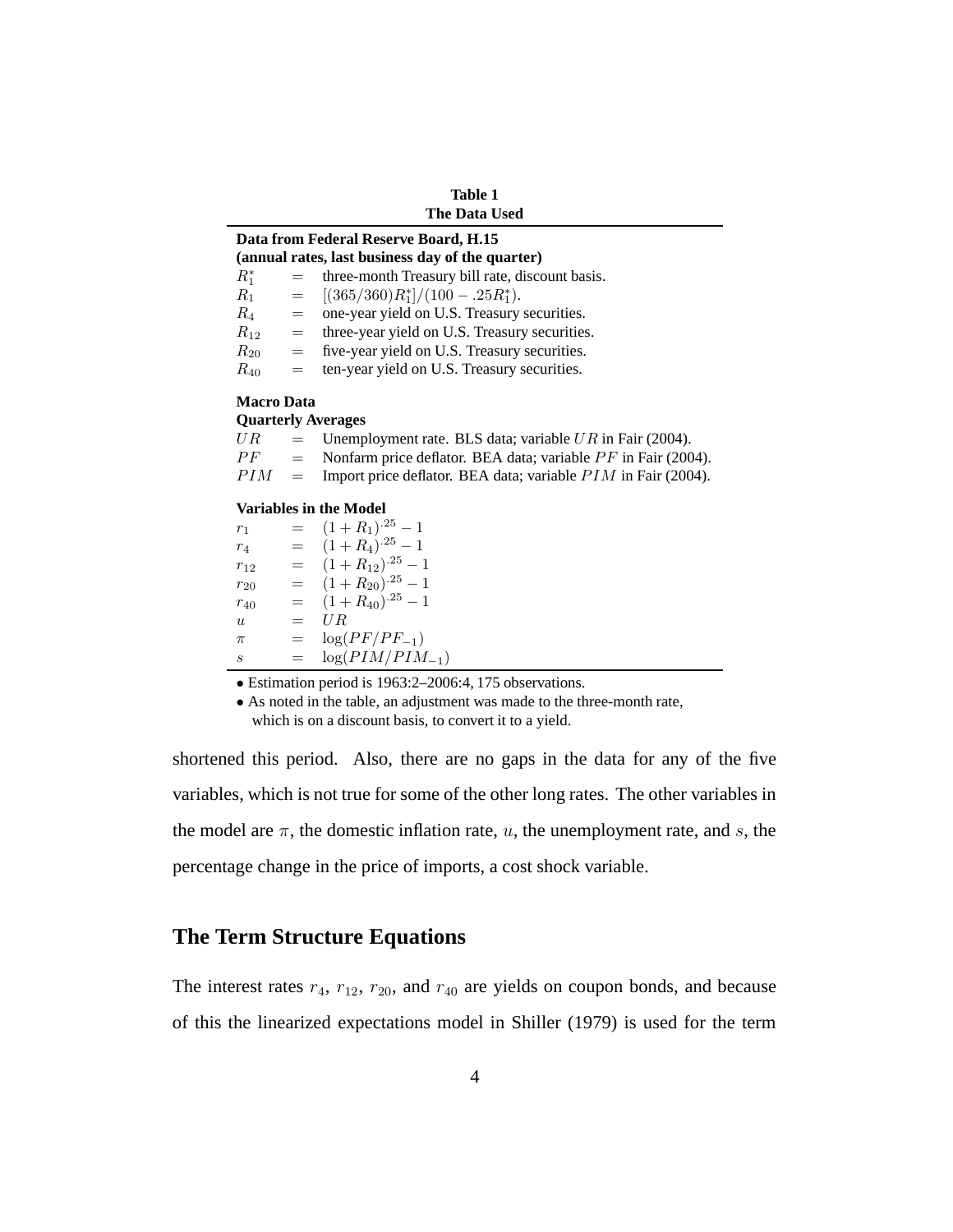structure equations, which handles this problem. In the following equations  $\gamma$  is  $1/(1 + \bar{r})$ , where  $\bar{r}$  is taken to be .015, which is roughly the mean of  $r_1$  in the sample period (at a quarterly rate). The four equations are:

$$
r_{4t} = \frac{1 - \gamma}{1 - \gamma^4} (r_{1t} + \gamma r_{1t+1}^e + \gamma^2 r_{1t+2}^e + \gamma^3 r_{1t+3}^e) + \delta_1
$$
 (1)

$$
r_{12t} = \frac{1-\gamma}{1-\gamma^{12}}(r_{1t} + \gamma r_{1t+1}^e + \gamma^2 r_{1t+2}^e + \dots + \gamma^{11} r_{1t+11}^e) + \delta_2 \qquad (2)
$$

$$
r_{20t} = \frac{1-\gamma}{1-\gamma^{20}}(r_{1t} + \gamma r_{1t+1}^e + \gamma^2 r_{1t+2}^e + \dots + \gamma^{19} r_{1t+19}^e) + \delta_3 \tag{3}
$$

$$
r_{40t} = \frac{1-\gamma}{1-\gamma^{40}}(r_{1t} + \gamma r_{1t+1}^e + \gamma^2 r_{1t+2}^e + \dots + \gamma^{39} r_{1t+39}^e) + \delta_4 \qquad (4)
$$

t refers to the last day of quarter t. The expectations, denoted by a superscript  $e$ , are assumed to be made on this day. For example,  $r_{1t+1}^e$  is the expectation made on the last day of quarter  $t$  of the three-month rate that will exist on the last day of quarter  $t + 1$ . The  $\delta$  coefficients are the term premia. They are assumed to be constant across time, but possibly different across equations.

Equations (1)–(4) are standard term structure equations aside from the use of  $\gamma$ to adjust for the bonds being coupon bonds. If the bonds were zero-coupon bonds, then  $\gamma$  is 1 and the equations are the same as equation (10.2.10) in Campbell, Lo, and MacKinlay (1997), p. 417, except for the addition of the  $\delta$  coefficients.

## **The VAR Equations**

The four variables in the VAR equations are: the three-month interest rate,  $r_1$ , the inflation rate,  $\pi$ , the unemployment rate,  $u$ , and the cost shock variable, s. The right hand side variables in each equation include a constant term and four lagged values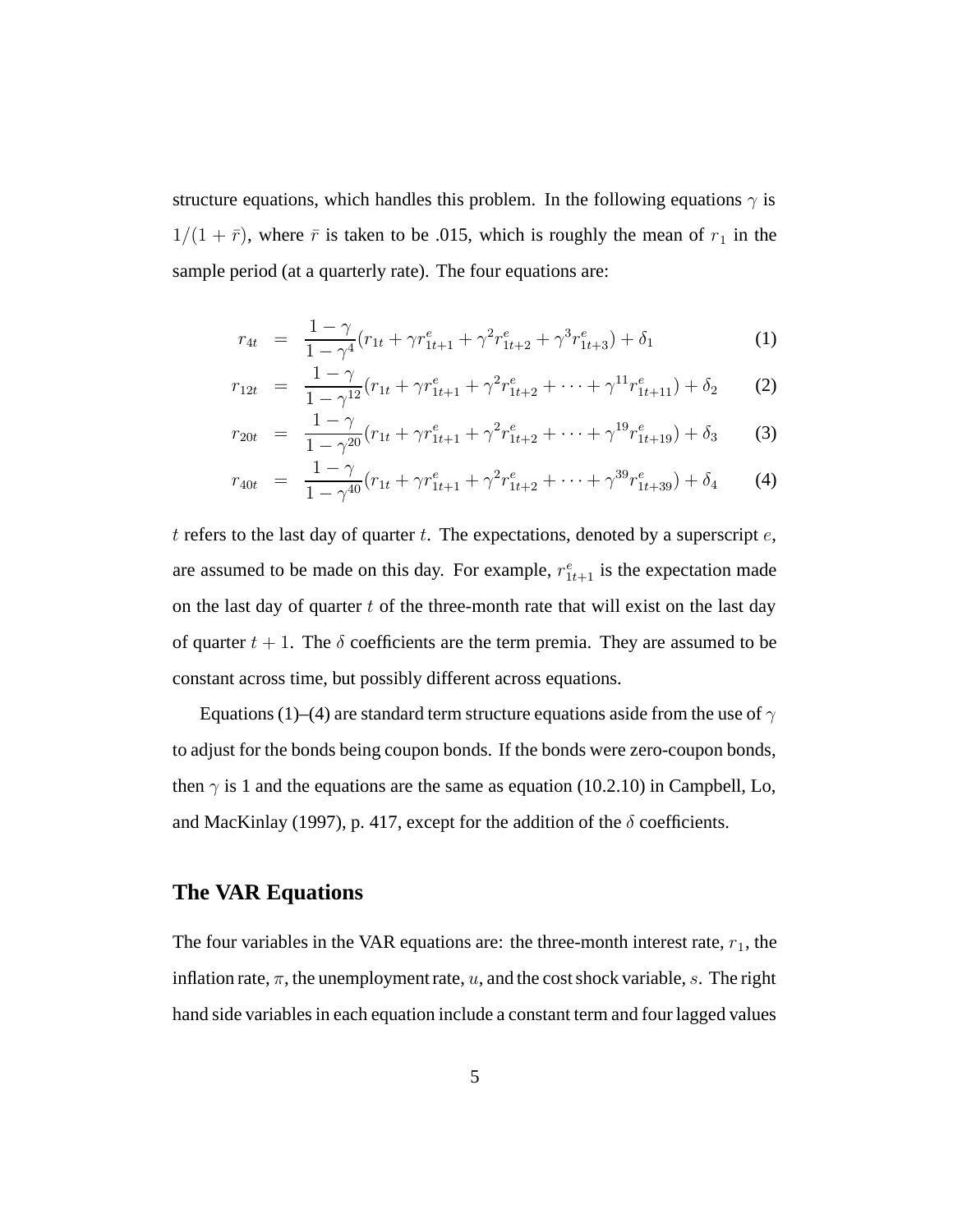of each variable. The predictions are assumed to be made at the end of quarter  $t$ for quarters  $t + 1$  through  $t + 39$ , where quarter  $t + 39$  is the last quarter for which expectations of  $r_1$  are needed in the term structure equations. The variables  $r_{1t}$ ,  $\pi_t$ ,  $u_t$ , and  $s_t$  are assumed to be known at the end of quarter t when the predictions for quarters  $t + 1$  and beyond are made. The equations are:

$$
r_{1t+1} = f_6(\text{cnst}, r_{1t}, r_{1t-1}, r_{1t-2}, r_{1t-3}, \pi_t, \pi_{t-1}, \pi_{t-2}, \pi_{t-3},
$$
  

$$
u_t, u_{t-1}, u_{t-2}, u_{t-3}, s_t, s_{t-1}, s_{t-2}, s_{t-3}), +u_{6t+1}
$$
 (5)

$$
\pi_{t+1} = f_7(\text{cnst}, r_{1t}, r_{1t-1}, r_{1t-2}, r_{1t-3}, \pi_t, \pi_{t-1}, \pi_{t-2}, \pi_{t-3},
$$
  

$$
u_t, u_{t-1}, u_{t-2}, u_{t-3}, s_t, s_{t-1}, s_{t-2}, s_{t-3}), +u_{7t+1}
$$
 (6)

$$
u_{t+1} = f_8(\text{cnst}, r_{1t}, r_{1t-1}, r_{1t-2}, r_{1t-3}, \pi_t, \pi_{t-1}, \pi_{t-2}, \pi_{t-3},
$$
  

$$
u_t, u_{t-1}, u_{t-2}, u_{t-3}, s_t, s_{t-1}, s_{t-2}, s_{t-3}), +u_{8t+1}
$$
 (7)

$$
s_{t+1} = f_9(\text{cnst}, r_{1t}, r_{1t-1}, r_{1t-2}, r_{1t-3}, \pi_t, \pi_{t-1}, \pi_{t-2}, \pi_{t-3},
$$
  

$$
u_t, u_{t-1}, u_{t-2}, u_{t-3}, s_t, s_{t-1}, s_{t-2}, s_{t-3}), +u_{9t+1}
$$
 (8)

The  $f_i$  functions are linear, and *cnst* denotes the constant term. The subscript  $t+1$ has been used to emphasize the fact that the VAR equations are used to predict quarter  $t+1$  (at the end of quarter t) given knowledge of the variables for quarter t.

## **Expectation Formation**

The VAR equations may or may not approximate well how agents actually form their future expectations, and the following specification allows this to be tested. It distinguishes between the VAR equations' *predictions* of future short term interest rates and the agents' *expectations* of these rates. For a given set of coefficients and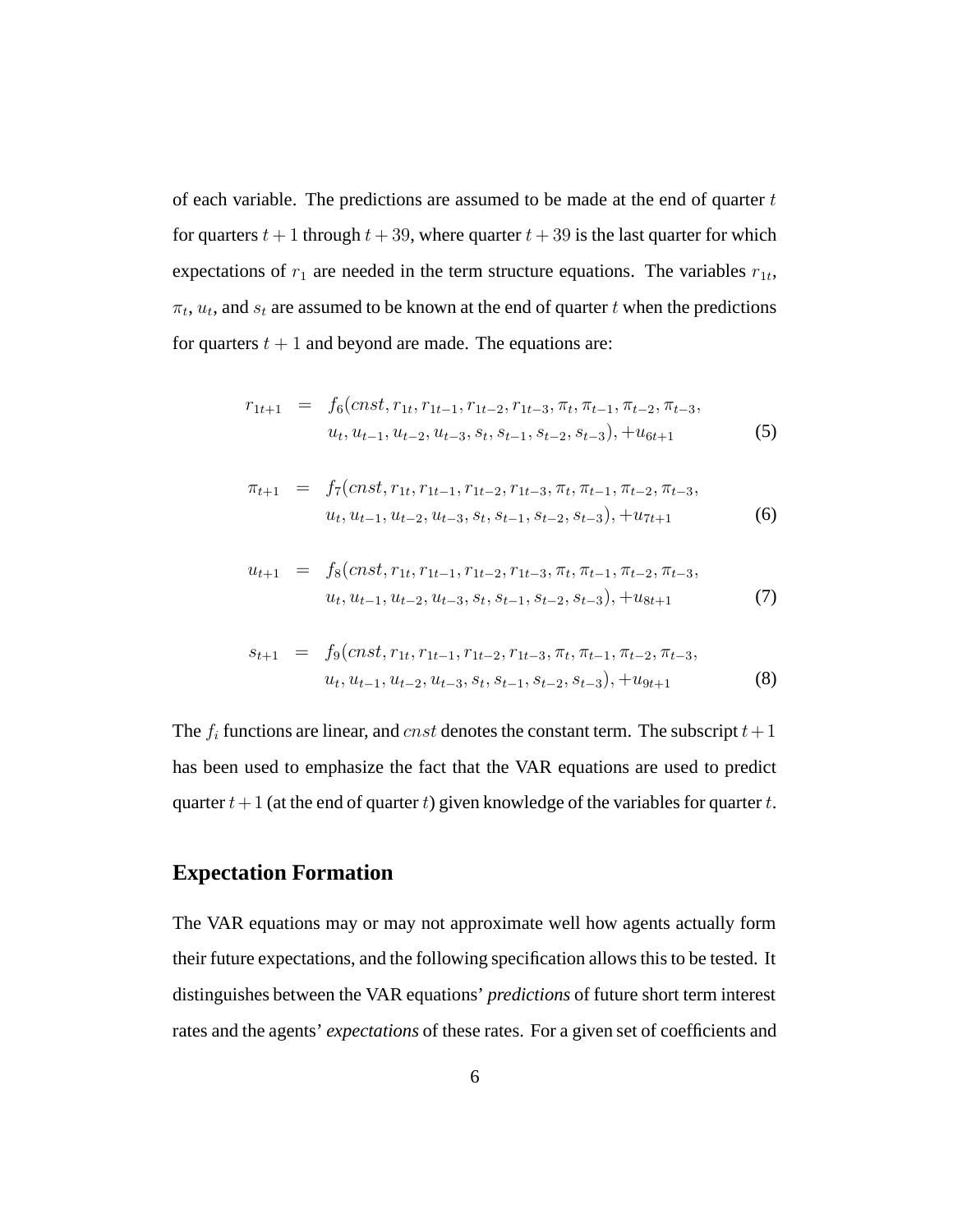initial conditions and setting all error terms to zero, the four VAR equations can be solved at the end of quarter t for values of  $r_1$  for quarters  $t + 1$  and beyond. Let  $r_{1t+i}^{ee}$  denote the prediction from these four equations for  $r_{1t+i}$  ( $i = 1, \ldots, 39$ ). Agents' expectations that enter equations  $(1)$ – $(4)$ , which have a superscript  $e$ , are not necessarily assumed to be the same as these predictions, which have a superscript ee. Agents are instead assumed to form their expectations (at the end of quarter  $t$ ) in the following way:

$$
r_{1t+1}^{e} = \alpha_{1}r_{1t+1}^{ee} + \beta_{1,1}r_{1t} + \beta_{1,2}r_{1t-1} + \beta_{1,3}r_{1t-2} + \zeta_{1} + v_{1t}
$$
  
\n
$$
r_{1t+2}^{e} = \alpha_{2}r_{1t+2}^{ee} + \beta_{2,1}r_{1t} + \beta_{2,2}r_{1t-1} + \beta_{2,3}r_{1t-2} + \zeta_{2} + v_{2t}
$$
  
\n
$$
\vdots
$$
  
\n
$$
r_{1t+39}^{e} = \alpha_{39}r_{1t+39}^{ee} + \beta_{39,1}r_{1t} + \beta_{39,2}r_{1t-1} + \beta_{39,3}r_{1t-2} + \zeta_{39} + v_{39t}
$$
  
\n(9)

Each equation in (9) says that agents' expectation of a future value of  $r_1$  is a function of the VAR equations' prediction of this value, of the actual (observed) values of  $r_1$  for quarters  $t$ ,  $t-1$ , and  $t-2$ , and of a constant term. The error term, v, reflects all the factors that affect expectations that are not captured in the right hand side variables.

If the VAR predictions contain no relevant information not in  $r_{1t}$ ,  $r_{1t-1}$ ,  $r_{1t-2}$ , and the constant, then the  $\alpha$  coefficients are 0. If, on the other hand,  $r_{1t}$ ,  $r_{1t-1}$ , and <sup>r</sup>1*t*−<sup>2</sup> contain no relevant information not in the VAR predictions and the constant, then the  $\beta$  coefficients are 0. If the  $\beta$  coefficients are 0 and the  $\alpha$  coefficients are 1, then (9) says agents' expectation for a particular quarter equals the VAR prediction aside from a possible constant and error. This specification thus allows some flexibility in modeling how expectations are formed. Agents' expectations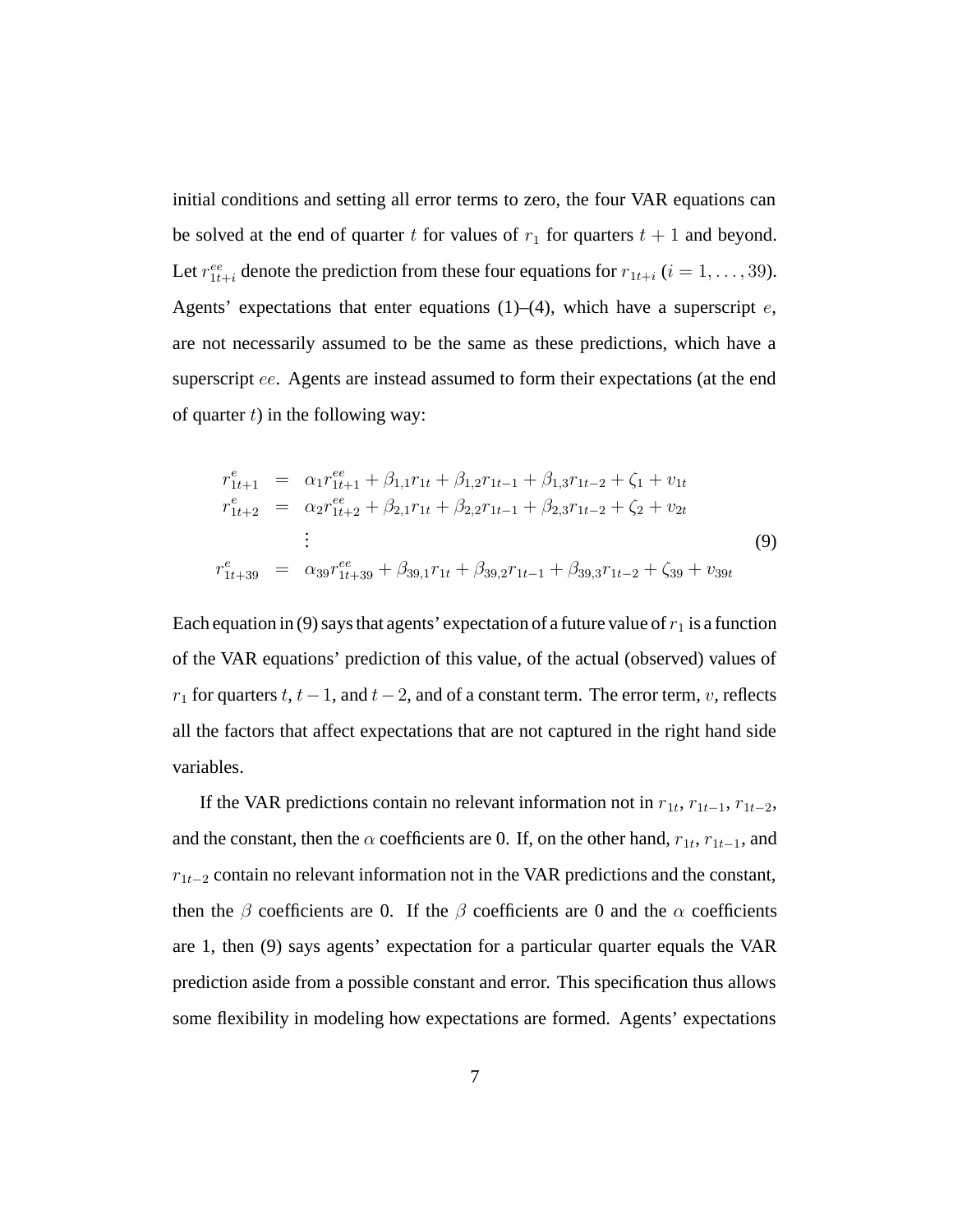are not forced to be exactly the VAR equations' predictions. The VAR equations may be just one input into the expectation process.

# **3 Estimation**

In equations (1)–(4), let  $\lambda_i = (1 + \gamma)/(1 + \gamma^i)$ ,  $i = 4, 12, 20, 40$ . It will be useful for estimation purposes to write equations (1)–(4) as:

$$
\frac{r_{4t}}{\lambda_4} - r_{1t} = \gamma r_{1t+1}^e + \gamma^2 r_{1t+2}^e + \gamma^3 r_{1t+3}^e + \frac{\delta_1}{\lambda_4}
$$
 (1)

$$
\frac{r_{12t}}{\lambda_{12}} - \frac{r_{4t}}{\lambda_4} = \gamma^4 r_{1t+4}^e + \dots + \gamma^{11} r_{1t+11}^e + \frac{\delta_2}{\lambda_{12}} - \frac{\delta_1}{\lambda_4}
$$
 (2)

$$
\frac{r_{20t}}{\lambda_{20}} - \frac{r_{12t}}{\lambda_{12}} = \gamma^{12} r_{1t+12}^e + \dots + \gamma^{19} r_{1t+19}^e + \frac{\delta_3}{\lambda_{20}} - \frac{\delta_2}{\lambda_{12}} \tag{3'}
$$

$$
\frac{r_{40t}}{\lambda_{40}} - \frac{r_{20t}}{\lambda_{20}} = \gamma^{20} r_{1t+20}^e + \dots + \gamma^{39} r_{1t+39}^e + \frac{\delta_4}{\lambda_{40}} - \frac{\delta_3}{\lambda_{12}} \tag{4'}
$$

The 39 expectation equations in (9) can then can be substituted into equations  $(1)^\prime$  –(4)<sup> $\prime$ </sup> to yield:

$$
\frac{r_{4t}}{\lambda_4} - r_{1t} = \alpha_1 \gamma r_{1t+1}^{ee} + \alpha_2 \gamma^2 r_{1t+2}^{ee} + \alpha_3 \gamma^3 r_{1t+3}^{ee} + \theta_{1,1} r_{1t} + \theta_{1,2} r_{1,t-1} \n+ \theta_{1,3} r_{1,t-2} + \psi_1 + (\gamma v_{1t} + \gamma^2 v_{2t} + \gamma^3 v_{3t}) \qquad (1)'' \n\frac{r_{12t}}{\lambda_{12}} - \frac{r_{4t}}{\lambda_4} = \alpha_4 \gamma^4 r_{1t+4}^{ee} + \dots + \alpha_{11} \gamma^{11} r_{1t+1}^{ee} + \theta_{2,1} r_{1t} + \theta_{2,2} r_{1,t-1} \n+ \theta_{2,3} r_{1,t-2} + \psi_2 + (\gamma^4 v_{4t} + \dots + \gamma^{11} v_{11t}) \qquad (2)'' \n\frac{r_{20t}}{\lambda_{20}} - \frac{r_{12t}}{\lambda_{12}} = \alpha_{12} \gamma^{12} r_{1t+12}^{ee} + \dots + \alpha_{19} \gamma^{19} r_{1t+19}^{ee} + \theta_{3,1} r_{1t} + \theta_{3,2} r_{1,t-1} \n+ \theta_{3,3} r_{1,t-2} + \psi_3 + (\gamma^{12} v_{12t} + \dots + \gamma^{19} v_{19t}) \qquad (3)'' \n\frac{r_{40t}}{\lambda_{40}} - \frac{r_{20t}}{\lambda_{20}} = \alpha_{20} \gamma^{20} r_{1t+20}^{ee} + \dots + \alpha_{39} \gamma^{39} r_{1t+39}^{ee} + \theta_{4,1} r_{1t} + \theta_{4,2} r_{1,t-1}
$$

$$
+\theta_{4,3}r_{1,t-2} + \psi_4 + (\gamma^{20}v_{20t} + \dots + \gamma^{39}v_{39t})
$$
\n(4)''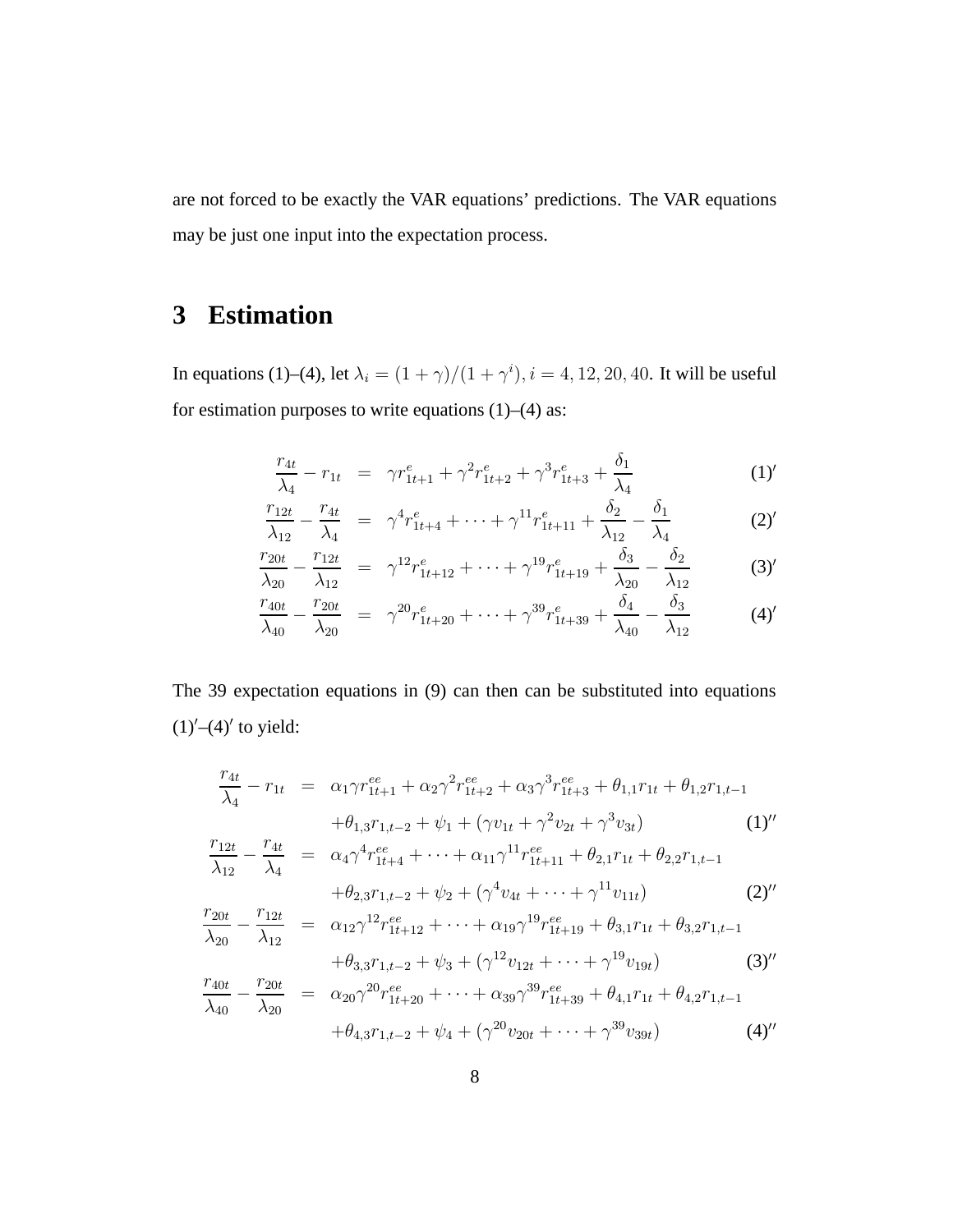where  $\theta_{1,i} = \sum_{j=1}^{3} \beta_{j,i} \gamma^j$ ,  $\theta_{2,i} = \sum_{j=4}^{11} \beta_{j,i} \gamma^j$ ,  $\theta_{3,i} = \sum_{j=12}^{19} \beta_{j,i} \gamma^j$ , and  $\theta_{4,i} =$  $\sum_{j=20}^{39} \beta_{j,i} \gamma^j$ ,  $i = 1, 2, 3$ . Also,  $\psi_1 = \delta_1/\lambda_4 + \sum_{j=1}^{3} \zeta_j \gamma^j$ ,  $\psi_2 = \delta_2/\lambda_{12} - \delta_1/\lambda_4 +$  $\sum_{j=4}^{11} \zeta_j \gamma^j$ ,  $\psi_3 = \delta_3/\lambda_{20} - \delta_2/\lambda_{12} + \sum_{j=12}^{19} \zeta_j \gamma^j$ , and  $\psi_4 = \delta_4/\lambda_{40} - \delta_3/\lambda_{20} +$  $\sum_{j=20}^{39} \zeta_j \gamma^j$ .

### **Timing**

Before considering estimation further, it is important to be clear on the timing that is assumed in the model. At the end of quarter  $t$  agents solve the VAR equations for quarters  $t + 1$  through  $t + 39$ , given a set of coefficients and assuming zero errors. They are assumed to know the values of  $r_1$ ,  $\pi$ ,  $u$ , and  $s$  for quarters  $t$  and back. This solution yields predictions of 39 future values of  $r_1$ —the values with superscript ee. Given these values and given the actual values of  $r_{1t}$ ,  $r_{1t-1}$ , and  $r_{1t-2}$ , equations (1)"–(4)" are solved for  $r_{4t}$ ,  $r_{12t}$ ,  $r_{20t}$ , and  $r_{40t}$ . This assumes that  $r_{1t}$  is known before the other four rates are determined (say, a few minutes before). Note that  $r_{1t}$  is not predicted from the VAR equations, where the first quarter predicted is  $t + 1$ . It is simply assumed to be known at the end of quarter t for purposes of determining  $r_{4t}$ ,  $r_{12t}$ ,  $r_{20t}$ , and  $r_{40t}$  in equations (1)"–(4)". So the timing is: agents predict quarters  $t + 1$  and beyond knowing  $r_{1t}$ ,  $\pi_t$ ,  $u_t$ , and  $s_t$ , and then given these predictions and the actual value of  $r_{1t}$ , the long rates are determined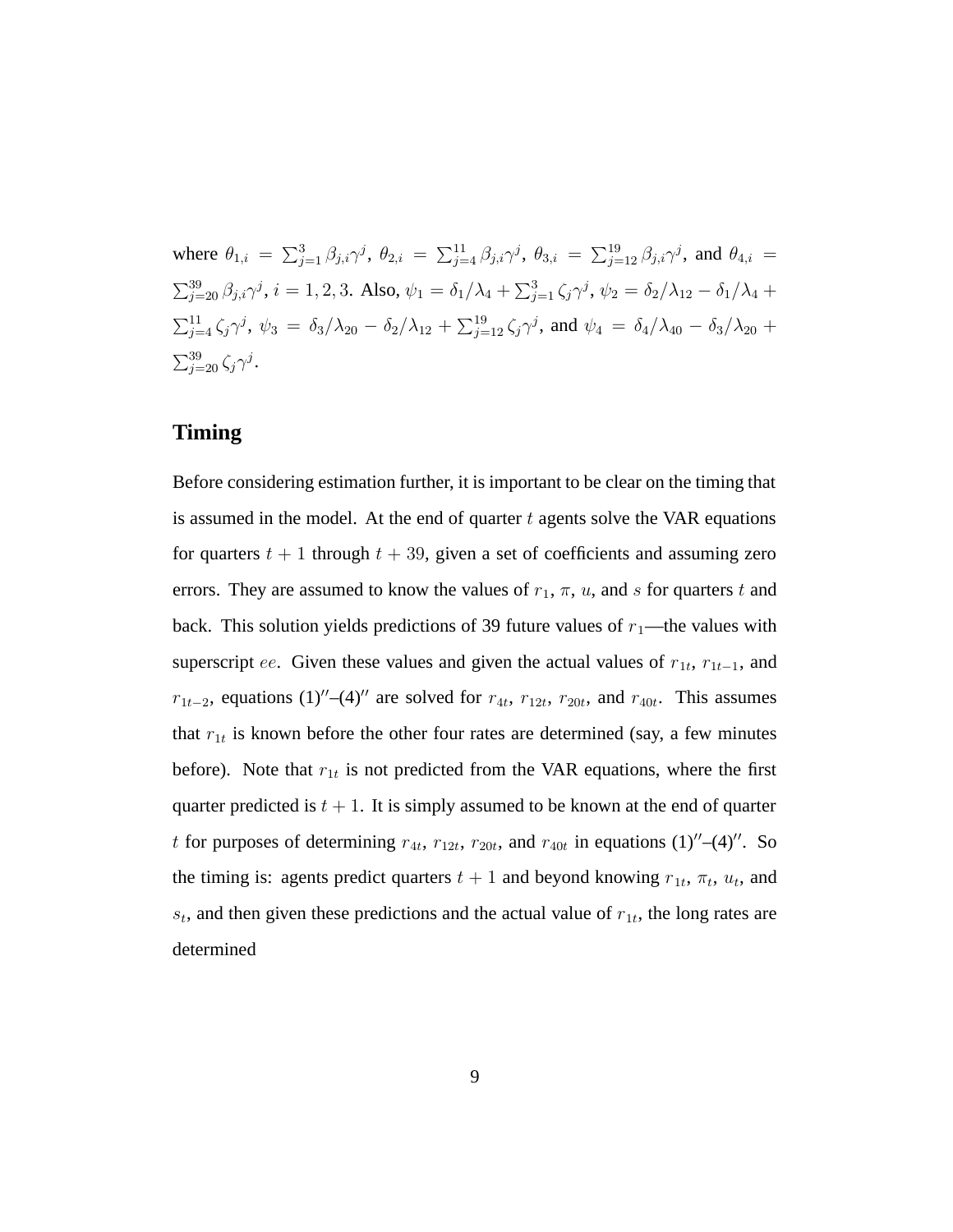### **Restrictions**

Two sets of restrictions were imposed on equations  $(1)''-(4)''$  before estimation. These restrictions would not be needed if there were 39 interest rates (two-quarter, three-quarter, ..., 40-quarter) instead of only four. The first set concerns the  $v$  error terms. These errors pick up the effects on expectations that are not captured by the variables in equations (9). It may be that these errors are serially correlated, and to test for this the error terms are assumed to be first-order serially correlated with the restrictions that 1)  $v_1$ ,  $v_2$  and  $v_3$  have the same serial correlation coefficient, 2)  $v_4, \ldots, v_{11}$  have the same serial correlation coefficient, 3)  $v_{12}, \ldots, v_{19}$  have the same serial correlation coefficient, and 4)  $v_{20}, \ldots, v_{39}$  have the same serial correlation coefficient, denoted  $\rho_1$ ,  $\rho_2$ ,  $\rho_3$ , and  $\rho_4$  respectively. . Let  $\mu_1 = \gamma v_1 + \gamma v_2$  $\gamma^2v_2 + \gamma^3v_3$ ,  $\mu_2 = \gamma^4v_4 + \cdots + \gamma^{11}v_{11}$ ,  $\mu_3 = \gamma^{12}v_{12} + \cdots + \gamma^{19}v_{19}$ , and  $\mu_4 =$  $\gamma^{20}v_{20} + \cdots + \gamma^{39}v_{39}$ . The serial correlation assumptions are then:

$$
\mu_{1t} = \rho_1 \mu_{1t-1} + \epsilon_{1t} \tag{10}
$$

$$
\mu_{2t} = \rho_2 \mu_{1t-1} + \epsilon_{2t} \tag{11}
$$

$$
\mu_{3t} = \rho_3 \mu_{1t-1} + \epsilon_{3t} \tag{12}
$$

$$
\mu_{4t} = \rho_4 \mu_{1t-1} + \epsilon_{4t} \tag{13}
$$

where the  $\epsilon$  error terms are assumed to be *iid*.

The second set of restrictions concerns the  $\alpha$  coefficients. There are 39 of them, which is too many to estimate individually given that there are only four equations. Instead, four coefficients were estimated unrestricted:  $\alpha_1, \alpha_4, \alpha_{12}$ , and  $\alpha_{20}$ . The restrictions imposed are that 1)  $\alpha_2$  and  $\alpha_3$  equal  $\alpha_1$ , 2)  $\alpha_5$  through  $\alpha_{11}$ equal  $\alpha_4$ , 3)  $\alpha_{13}$  through  $\alpha_{19}$  equal  $\alpha_{12}$ , and 4)  $\alpha_{21}$  through  $\alpha_{39}$  equal  $\alpha_{20}$ . This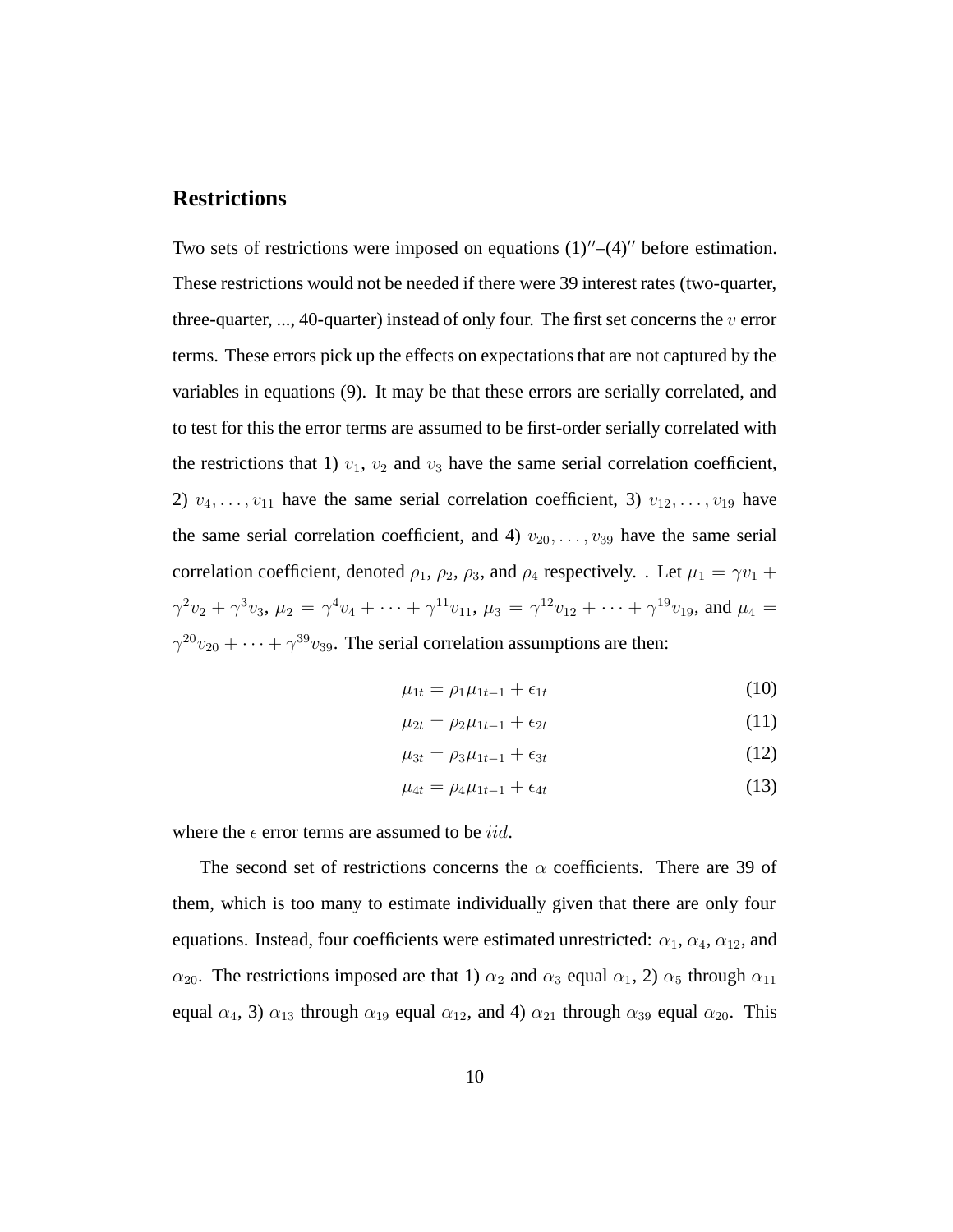means that two restrictions are imposed on equation  $(1)$ ", seven each are imposed on equations  $(2)''$  and  $(3)''$ , and 19 are imposed on equation  $(4)''$ .

Note that the  $\delta$ ,  $\zeta$ , and  $\beta$  coefficients are not identified. The lack of identification of the  $\beta$  coefficients is again a consequence of having data for only four long rates rather than 39. A key question for purposes of this paper is whether the estimates of the  $\alpha$  coefficients are significant. In other words, is there relevant information in the VAR predictions that is not in  $r_{1t}$ ,  $r_{1t-1}$ , and  $r_{1t-2}$ ?

Using these two sets of restrictions, equations  $(1)''-(4)''$  can be written:

$$
\frac{r_{4t}}{\lambda_4} - r_{1t} = \alpha_1(\gamma r_{1t+1}^{ee} + \gamma^2 r_{1t+2}^{ee} + \gamma^3 r_{1t+3}^{ee}) + \theta_{1,1}r_{1t} + \theta_{1,2}r_{1,t-1} \n+ \theta_{1,3}r_{1,t-2} + \psi_1 + \mu_{1t} \n\frac{r_{12t}}{\lambda_{12}} - \frac{r_{4t}}{\lambda_4} = \alpha_4(\gamma^4 r_{1t+4}^{ee} + \dots + \gamma^{11} r_{1t+11}^{ee}) + \theta_{2,1}r_{1t} + \theta_{2,2}r_{1,t-1} \n+ \theta_{2,3}r_{1,t-2} + \psi_2 + \mu_{2t} \n\frac{r_{20t}}{\lambda_{20}} - \frac{r_{12t}}{\lambda_{12}} = \alpha_{12}(\gamma^{12} r_{1t+12}^{ee} + \dots + \gamma^{19} r_{1t+19}^{ee}) + \theta_{3,1}r_{1t} + \theta_{3,2}r_{1,t-1} \n+ \theta_{3,3}r_{1,t-2} + \psi_3 + \mu_{3t} \n\frac{r_{40t}}{\lambda_{40}} - \frac{r_{20t}}{\lambda_{20}} = \alpha_{20}(\gamma^{20} r_{1t+20}^{ee} + \dots + \gamma^{39} r_{1t+39}^{ee}) + \theta_{4,1}r_{1t} + \theta_{4,2}r_{1,t-1} \n+ \theta_{4,3}r_{1,t-2} + \psi_4 + \mu_{4t}
$$
\n(4)

The term structure model consists of equations  $(1)'''-(4)'''$ , where the error terms are assumed to be first order serially correlated as in (10)–(13). There are 24 unrestricted coefficients to estimate, counting the four serial correlation coefficients in (10)–(13). Again,  $\gamma$  is constant; it is 1/1.015.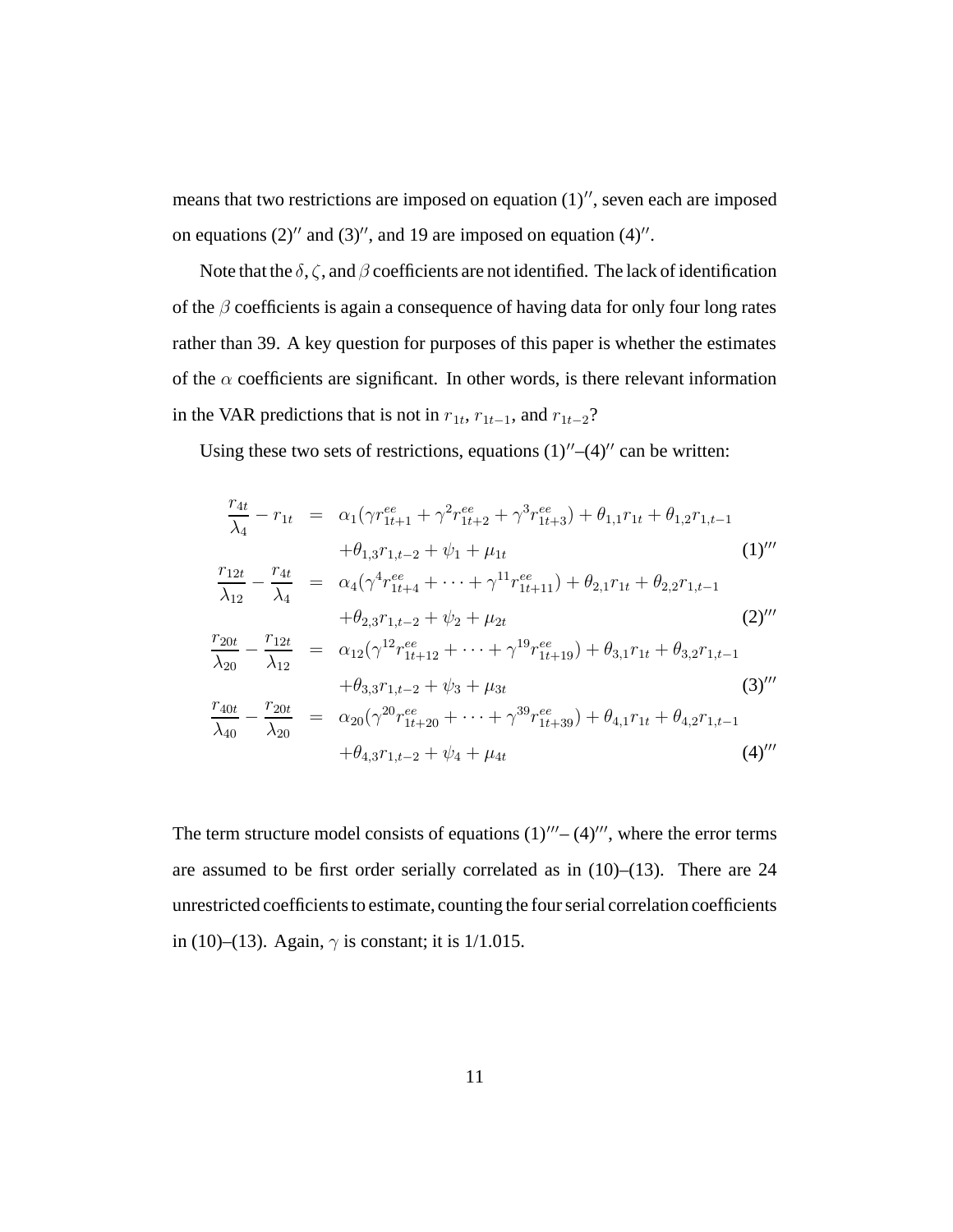### **Computational Issues**

The four VAR equations were estimated by OLS for the 1963:2–2006:4 period, 175 quarters. Then for each quarter between 1963:3 and 2007:1 a dynamic simulation was run for 39 quarters ahead. For example, for the period beginning in 1963:3 a simulation was run for 1963:3 thorough 1973:1 using only information available from 1963:2 back. This yields the 39 predictions relevant for quarter 1963:2. This process is then repeated 174 more times. The last simulation, which begins in 2007:1, uses data from 2006:4 back and predicts through 2016:3.

Under the assumption that the errors terms  $\epsilon_{1t}, \epsilon_{2t}, \epsilon_{3t}$ , and  $\epsilon_{4t}$  are jointly normally distributed with zero means and some covariance matrix  $\Sigma$ , the 24 coefficients can be estimated by full information maximum likelihood (FIML). The FIML estimation of nonlinear models with rational expectations is discussed in Fair and Taylor (FT) (1990), and the present estimation problem is a special case of the general problem considered in FT. It is special in that once the predictions are computed from the VAR equations, they can be used in the term structure equations with no feedback to the VAR equations. So given the predictions from the VAR equations, this is a standard FIML estimation problem.

Once a procedure is available for computing the value of the likelihood function for a given set of coefficients, the estimation problem can be turned over to a nonlinear maximization algorithm. These algorithms search over sets of coefficients to find the set that maximizes the objective function. For the FIML estimation of large models the algorithm that I have found best to use is the Parke (1982) algorithm, and it has been used for the work below.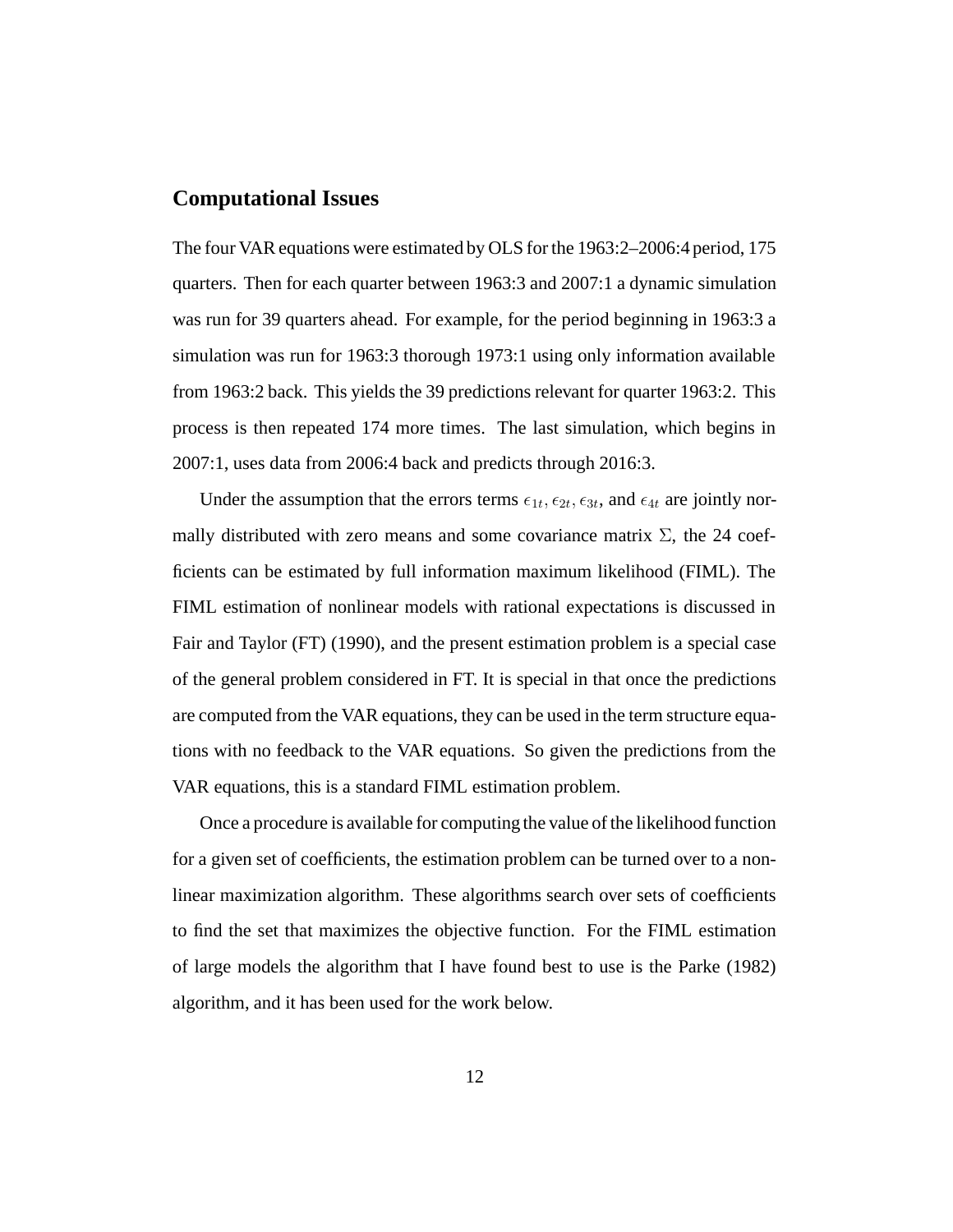# **4 The Results**

### **Coefficient Estimates**

The 24 coefficient estimates for the term structure equations are presented in Table 2.<sup>3</sup> The variance-covariance matrix of the coefficient estimates is the inverse of the matrix of the second derivatives of the log of the likelihood function. The  $24 \times 24$  second derivative matrix was computed numerically after the maximum of the likelihood function had been reached.

The  $\alpha$  estimates are individually significant, and the hypothesis that the  $\alpha$ 's are all zero is strongly rejected, with a p-value of .00004. The estimates are not, however, close to 1, ranging from .149 to .340.  $r_{1t}$  is highly significant, and  $r_{1t-1}$ and  $r_{1t-2}$  are significant or close to significant except in equation (1)<sup>*m*</sup>.<sup>4</sup> There is thus relevant independent information in both the VAR predictions and the current and two lagged values of  $r_1$  regarding the expected future values of  $r_1$ .

The  $\theta_{1,i}$  coefficients are the weighted sum of three  $\beta$ 's; the  $\theta_{2,i}$  and  $\theta_{3,i}$  coefficients are the weighted sum of eight  $\beta$ 's; and the  $\theta_{4,i}$  coefficients are the weighted sum of 20  $\beta$ 's,  $i = 1, 2, 3$ . Although the weights are declining, one would probably expect the  $\theta_{1,i}$  estimates to be the smallest for a given i, which is the case in Table 2. One would also expect the  $\theta_{3,i}$  estimates to be smaller than the  $\theta_{2,i}$  estimates for a given  $i$  because of the declining weights, which is also the case in Table 2 except for  $i = 2$ . Finally, one would expect the  $\theta_{4,i}$  estimates to be the largest because of

<sup>&</sup>lt;sup>3</sup>To save space, the 68 coefficient estimates for the VAR equations are not presented. Remember that the VAR equations are estimated first by OLS (for the same 1963:2–2006:4 period), and then the predictions from these equations are used for the estimates in Table 2.

<sup>&</sup>lt;sup>4</sup>The hypothesis that the four coefficients for  $r_{1t-2}$  are all zero was rejected, with a p-value of .0068.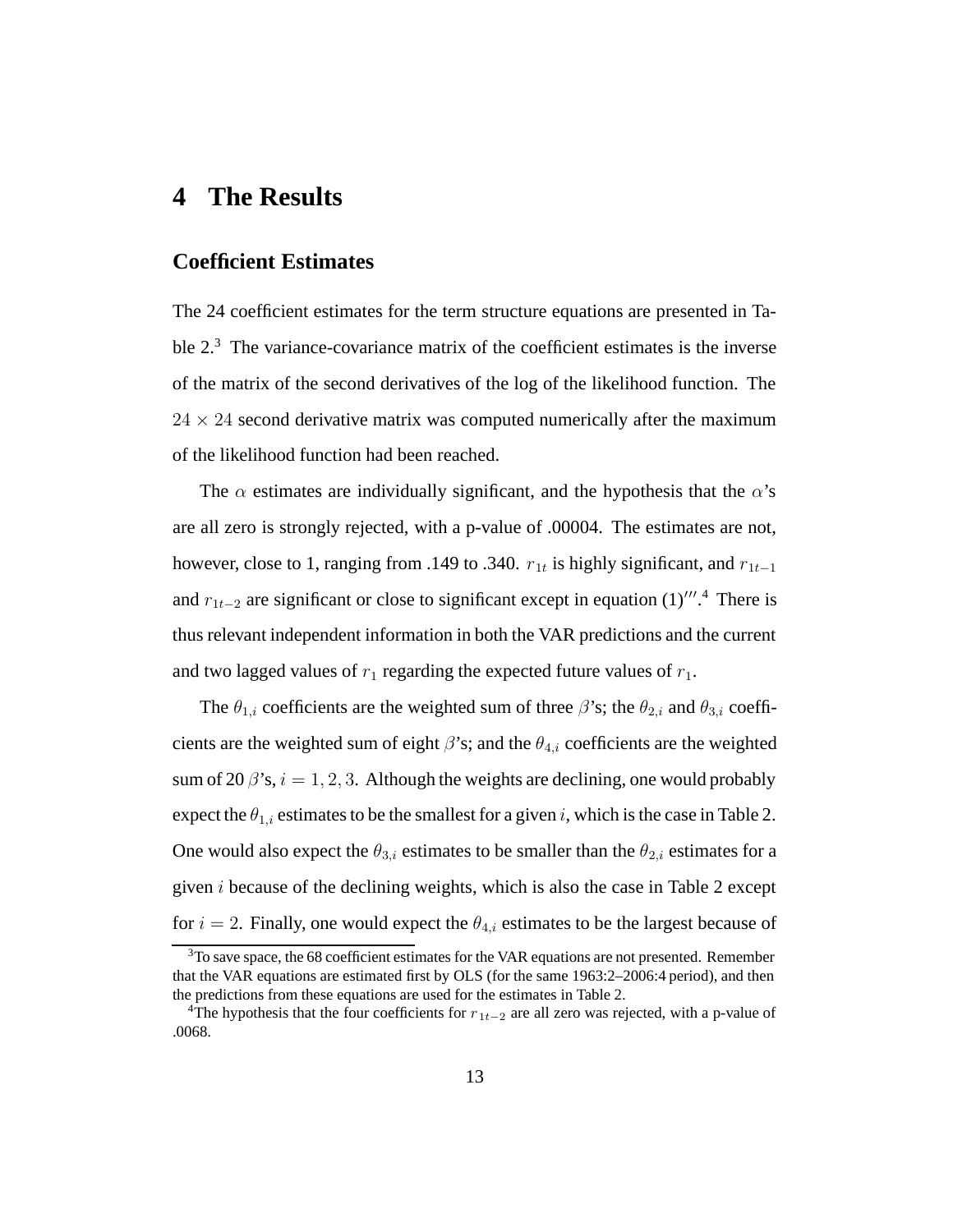| Table 2                                                                 |         |         |         |         |
|-------------------------------------------------------------------------|---------|---------|---------|---------|
| Coefficient Estimates for Equations $(1)'''-(4)'''$                     |         |         |         |         |
|                                                                         | (1)'''  | (2)'''  | (3)'''  | (4)'''  |
| $r_{1t+i}^{ee}$ 's— $\alpha_1, \alpha_4, \alpha_{12}, \alpha_{20}$ :    | .340    | .149    | .231    | .237    |
|                                                                         | (4.59)  | (2.60)  | (3.42)  | (2.09)  |
| $r_{1t}$ — $\theta_{1,1}, \theta_{2,1}, \theta_{3,1}, \theta_{4,1}$ :   | 1.949   | 3.670   | 2.512   | 3.561   |
|                                                                         | (11.26) | (10.78) | (9.45)  | (7.11)  |
| $r_{1t-1}$ $\theta_{1,2}, \theta_{2,2}, \theta_{3,2}, \theta_{4,2}$ :   | .021    | .564    | .688    | 1.577   |
|                                                                         | (0.19)  | (1.93)  | (2.66)  | (3.19)  |
| $r_{1t-2}$ — $\theta_{1,3}, \theta_{2,3}, \theta_{3,3}, \theta_{4,3}$ : | .030    | .775    | .465    | .836    |
|                                                                         | (0.29)  | (2.76)  | (1.85)  | (1.72)  |
| cnst— $\psi_1, \psi_2, \psi_3, \psi_4$ :                                | .0031   | .0338   | .0385   | .1031   |
|                                                                         | (2.24)  | (4.82)  | (4.80)  | (4.00)  |
| $\rho_1, \rho_2, \rho_3, \rho_4$                                        | .507    | .736    | .781    | .850    |
|                                                                         | (9.15)  | (21.07) | (25.52) | (31.47) |

•  $\chi^2$  test of hypothesis that all  $\alpha$ 's are zero: value = 25.41, 4 degrees of freedom, p-value = .00004.

• FIML estimation.

• Estimation period is 1963:2–2006:4.

• t-statistics are in parentheses.

the larger sum, and this is the case in Table 2 except for  $\theta_{4,1}$  versus  $\theta_{2,1}$ . Similarly, one would expect the same pattern for the estimates of the constant term. This is the case except that the estimate of  $\psi_3$  is slightly larger than the estimate of  $\psi_2$ .

The estimates of the serial correlation coefficients are large and highly significant. This means that the error terms in (9) are serially correlated. The high degree of serial correlation in term structure equations is a persistent problem. It has been noticed in papers ranging in time from Modigliani and Shiller (1973) to Dewachter and Lyrio (2006). If one interprets the serially correlated errors as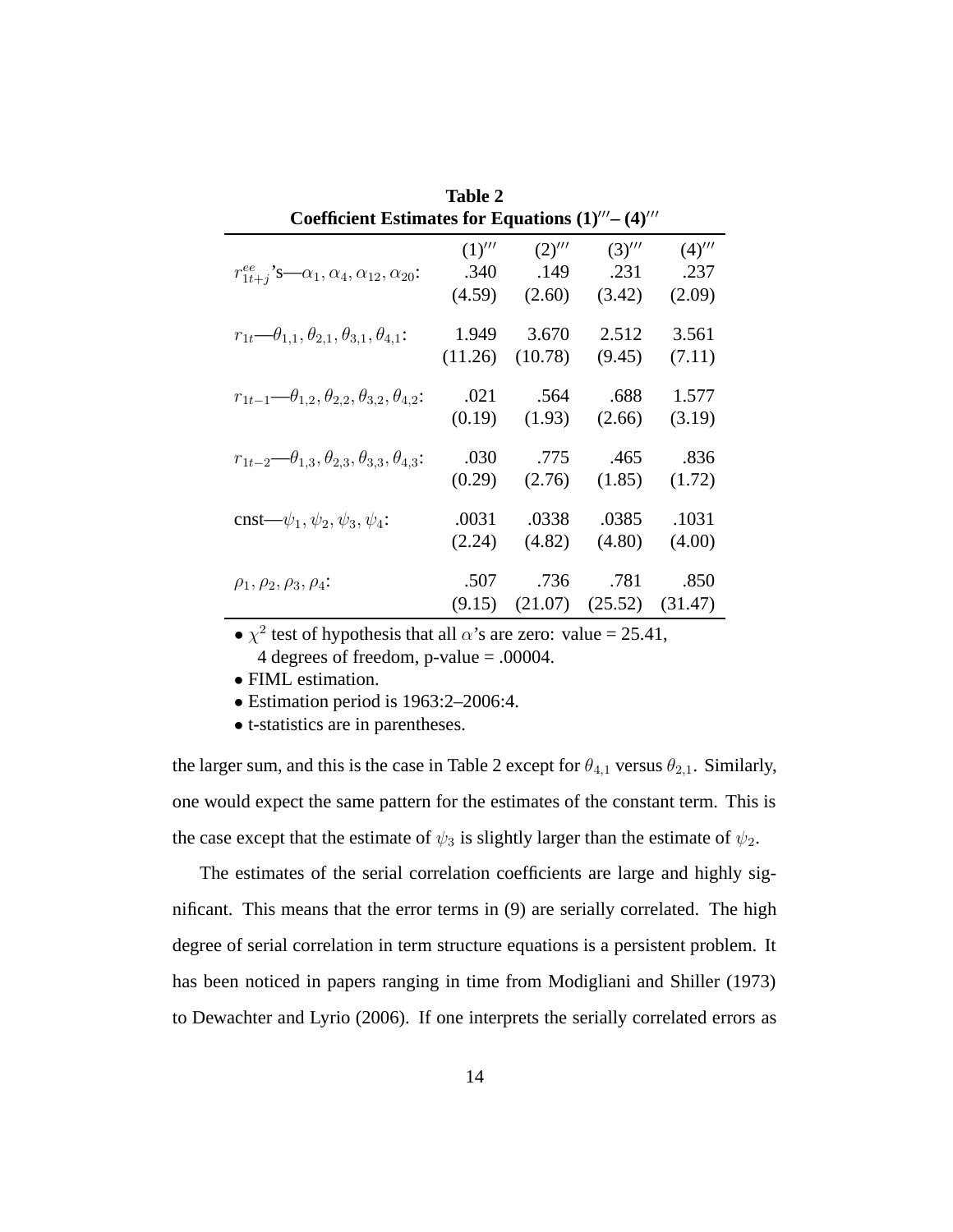reflecting serially correlated omitted variables, the results suggest that there are important omitted variables in the expectation equations (9). This is discussed further in the Conclusion.

### **Root Mean Squared Errors**

Once the model is estimated, it can be used to make predictions of the four long rates, and these can be compared to predictions from other models. For present purposes, two other models have been used. The first is the random walk (RW) model, where each rate equals last quarter's rate:

$$
r_{it} = r_{it-1}, \quad i = 4, 12, 20, 40 \tag{14}
$$

This model does not use information on  $r_{1t}$ , which the model in this paper does, and an alternative model that incorporates this information is one in which the change in each rate equals the change in  $r_{1t}$ :

$$
r_{it} = r_{it-1} + r_{1t} - r_{1t-1}, \quad i = 4, 12, 20, 40 \tag{15}
$$

This model will be called "random walk plus"  $(RW+)$ .

Root mean squared error (RMSEs) are presented in Table 3. The prediction period is the same as the estimation period, 1963:2–2006:4, 175 observations. The errors are in percentage points at annual rates. The RMSEs for the present model range from .367 percentage points for  $r_4$  to .490 percentage points for  $r_{20}$ . They are all smaller than the corresponding errors for RW and RW+, and so the model does noticeably better than RW and RW+. Note that the RW and RW+ models use information on the lagged long rate, which the present model does not use directly.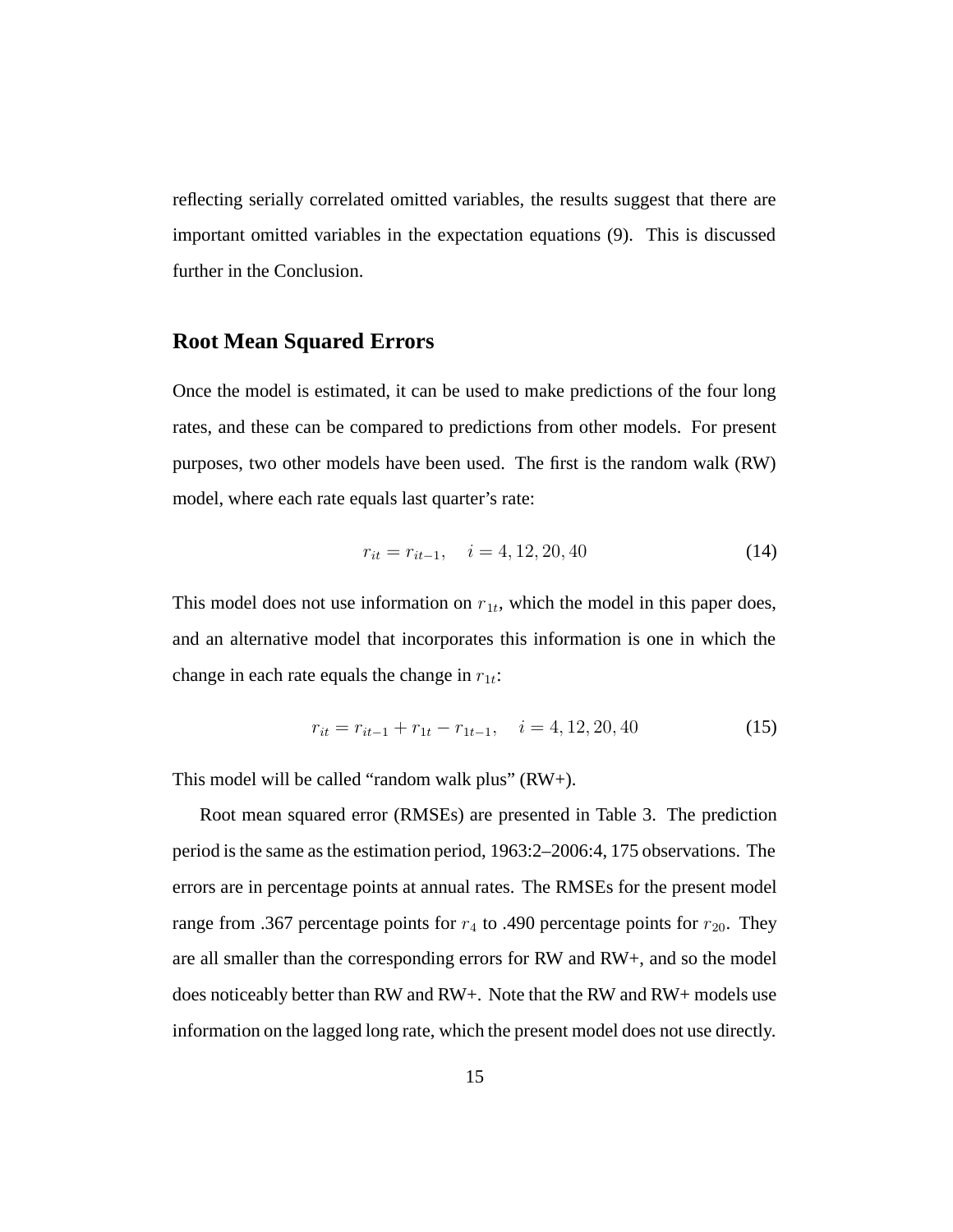| <b>Table 3</b>                  |         |       |       |
|---------------------------------|---------|-------|-------|
| <b>Root Mean Squared Errors</b> |         |       |       |
|                                 | Present |       |       |
|                                 | Model   | RW    | $RW+$ |
| $r_{4t}$                        | .367    | 1.019 | .461  |
| $r_{12t}$                       | .473    | .842  | .629  |
| $r_{20t}$                       | .490    | .768  | .692  |
| $r_{40t}$                       | .470    | .639  | .765  |
| • Prediction period is          |         |       |       |
| 1963:2-2006:4.                  |         |       |       |

• Errors are in percentage points at annual rates.

However, the present model uses information on the lagged errors through the serial correlation coefficients, which in effect incorporates information on the lagged long rate.

Backus and Wright (2007), among others, have puzzled over the fact that as the Fed raised the short term interest rate from 2004 to 2006, long term rates did not rise. They argued that the most likely explanation is a fall in the term premia. In the present model the term premia are assumed to be constant, and so it is interesting to see how the model predicts the 2004-2006 period. Is this period really a puzzle?

To examine this question both the VAR equations and the term structure equations were reestimated for the estimation period ending in 1999:4. Then predictions of the long rates were made for the 2000:1–2006:4 period, which are outside sample predictions. Results for the ten-year rate,  $r_{40}$ , are presented in Table 4. Also presented in the table is the actual value of  $r_1$ . This was a period in which  $r_1$  fell rapidly through 2004:1 and then rose rapidly after that. How well did the model predict  $r_{40}$  in this period? Remember that the predictions are bases in part on the 39-quarter-ahead predictions from the VAR equations and in part on the current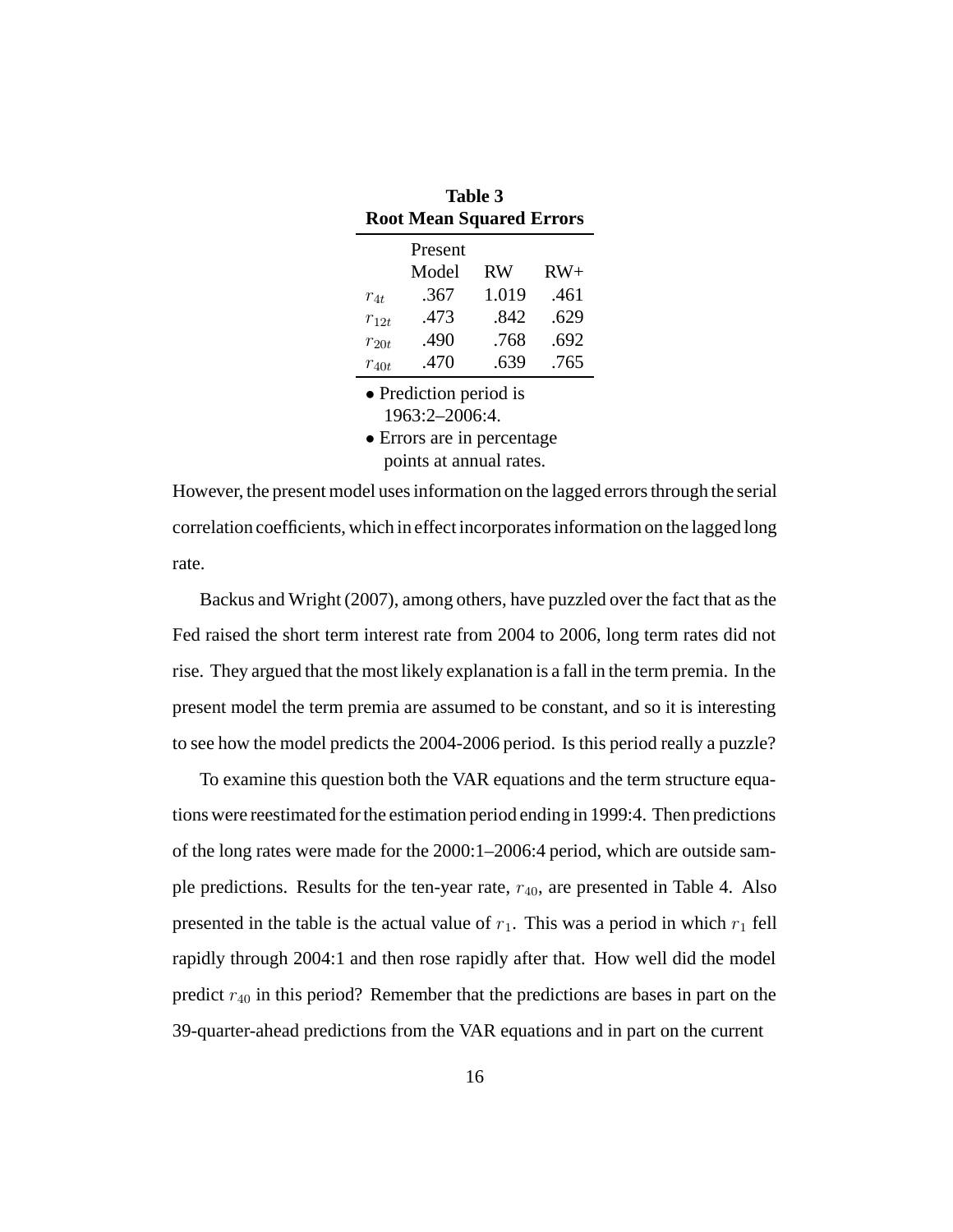|         |       | <b>Outside Sample Predictions for 2000:1-2006:4</b> |          |                              |
|---------|-------|-----------------------------------------------------|----------|------------------------------|
| Quarter | $r_1$ | $\hat{r_{40}}$                                      | $r_{40}$ | $\hat{r_{40}}$<br>$- r_{40}$ |
| 2000.1  | 5.76  | 6.67                                                | 5.90     | 0.77                         |
| 2000.2  | 5.75  | 6.17                                                | 5.90     | 0.27                         |
| 2000.3  | 6.09  | 6.31                                                | 5.68     | 0.63                         |
| 2000.4  | 5.77  | 5.90                                                | 5.02     | 0.87                         |
| 2001.1  | 4.24  | 4.75                                                | 4.84     | $-0.09$                      |
| 2001.2  | 3.60  | 4.69                                                | 5.31     | $-0.62$                      |
| 2001.3  | 2.38  | 4.64                                                | 4.52     | 0.12                         |
| 2001.4  | 1.73  | 4.10                                                | 4.98     | $-0.88$                      |
| 2002.1  | 1.78  | 4.80                                                | 5.31     | $-0.51$                      |
| 2002.2  | 1.69  | 5.09                                                | 4.77     | 0.31                         |
| 2002.3  | 1.56  | 4.65                                                | 3.58     | 1.06                         |
| 2002.4  | 1.21  | 3.59                                                | 3.78     | $-0.18$                      |
| 2003.1  | 1.13  | 3.87                                                | 3.78     | 0.09                         |
| 2003.2  | 0.90  | 3.64                                                | 3.49     | 0.15                         |
| 2003.3  | 0.94  | 3.66                                                | 3.90     | $-0.24$                      |
| 2003.4  | 0.94  | 3.94                                                | 4.20     | $-0.26$                      |
| 2004.1  | 0.94  | 4.22                                                | 3.81     | 0.41                         |
| 2004.2  | 1.33  | 4.06                                                | 4.54     | $-0.49$                      |
| 2004.3  | 1.70  | 4.68                                                | 4.08     | 0.60                         |
| 2004.4  | 2.20  | 4.46                                                | 4.17     | 0.28                         |
| 2005.1  | 2.76  | 4.62                                                | 4.43     | 0.19                         |
| 2005.2  | 3.09  | 4.82                                                | 3.88     | 0.94                         |
| 2005.3  | 3.50  | 4.46                                                | 4.27     | 0.19                         |
| 2005.4  | 4.03  | 4.83                                                | 4.32     | 0.51                         |
| 2006.1  | 4.56  | 4.97                                                | 4.77     | 0.20                         |
| 2006.2  | 4.91  | 5.36                                                | 5.05     | 0.31                         |
| 2006.3  | 4.81  | 5.34                                                | 4.56     | 0.77                         |
| 2006.4  | 4.93  | 4.99                                                | 4.63     | 0.36                         |

**Table 4**

• Estimation period was 1963:2–1999:4.

• Values are in percentage points at annual rates.

• RMSE = .541 for  $2000:1-2003:4$ .

• RMSE = .494 for  $2004:1-2006:4$ .

• Mean error = .094 for 2000:1-2003:4.

• Mean error = .357 for 2004:1-2006:4.

and two lagged values of  $r_1$ . The RMSE is .541 for the sub period 2000:1–2003:4 and .494 for the sub period 2004:1–2006:4. These compare to the RMSE in Table 3 for  $r_{40}$  of .470, and so the RMSEs are only slightly larger. The mean error is .094 for the first sub period and .357 for the second. The model thus overpredicts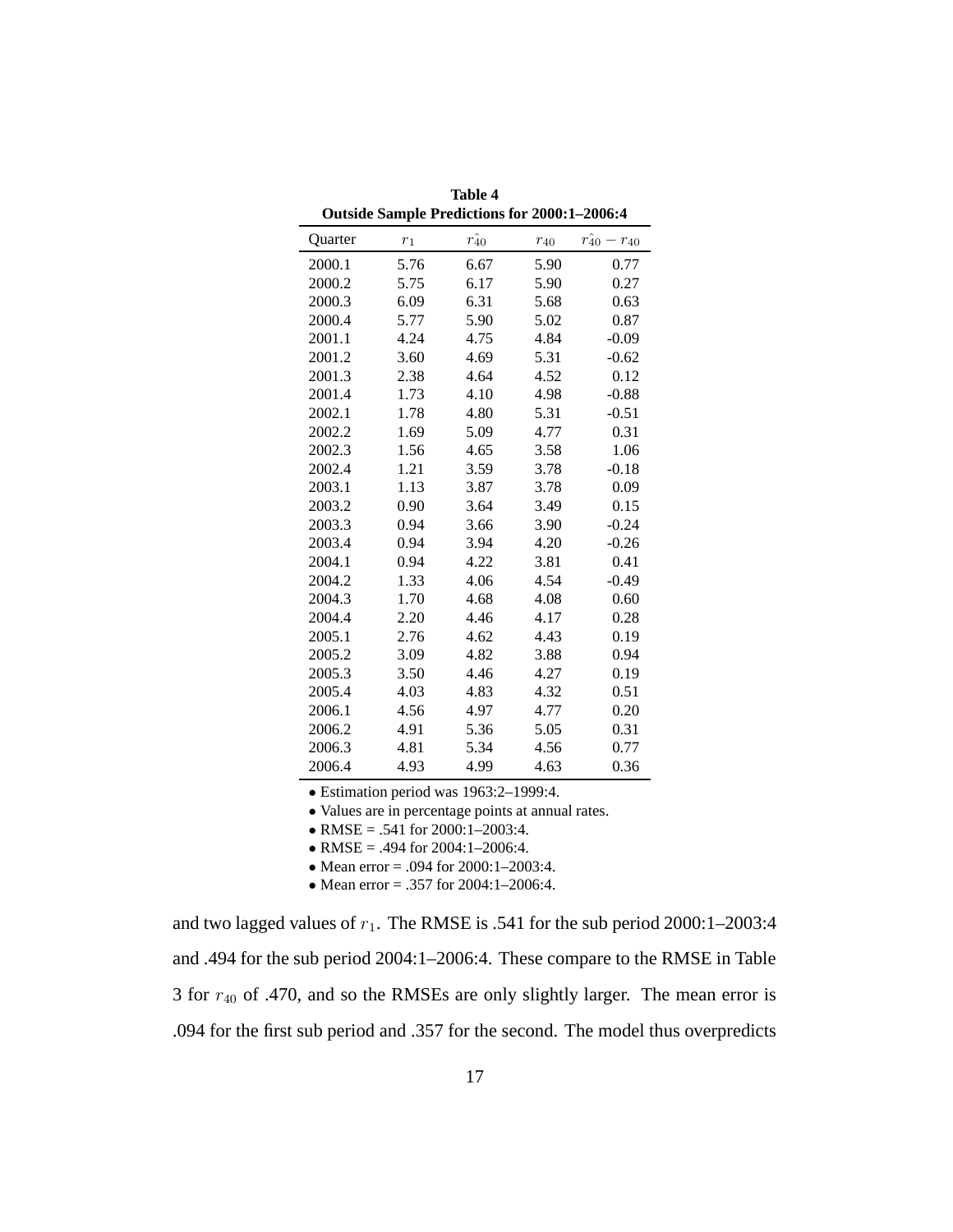the ten-year rate by an average of .357 percentage points in the 2004–2006 period. This is consistent with Backus and Wright's puzzle that the long term rates were lower-than-expected in this period, but the size of the mean error is not large. There is at most only a modest puzzle here. In other words, a model that generates expectations of future short term rates as in (9) can account for much of the behavior of long term rates in the 2004–2006 period.

## **5 Properties of the Model**

### **Two Experiments**

To examine the properties of the model, two experiments were performed using the coefficient estimates in Table 2 (and the corresponding VAR estimates). First, the model was solved for a particular quarter  $t = 1991:4$  with all relevant error terms set to zero. $5$  Call this the "base" solution. Then for the first experiment the error term in equation (6)—the VAR equation for  $\pi$ —was taken to be .01 in  $t + 1 = 1992$ :1 and zero otherwise. All other error terms were still set to zero. The model was then solved. Call this the " $\pi$  shock" solution. This shock is a one percentage point inflation shock. For the second experiment the error term in equation (7)—the VAR equation for the unemployment rate—was taken to be  $-0.01$  in  $t + 1 = 1992$ :1 and zero otherwise. All other error terms were still set to zero. The model was then solved. Call this the " $u$  shock" solution. This shock is a one percentage point unemployment rate shock.

 $<sup>5</sup>$ Because the model is linear in variables, the results do not depend on the particular quarter,</sup> 1991:4, used. Any quarter will give the same results.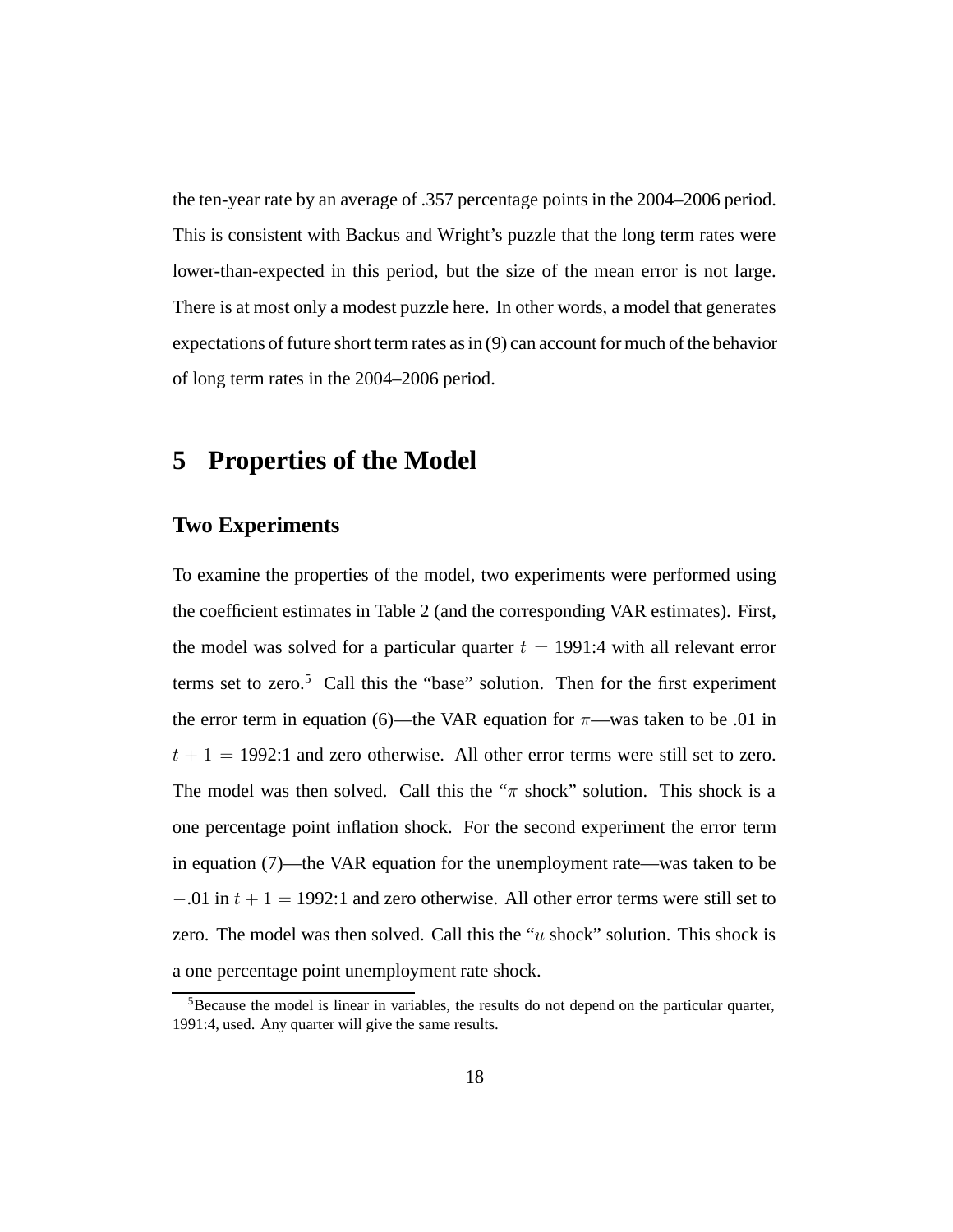The results for the four long rates are presented in Table 5. Each value in the table is the predicted value from the shocked solution minus the predicted value from the base solution times 400 (to put the values in percentage points at an annual rate).

The  $\pi$  shock led to an increase in  $r_{4t}$  of 4.8 basis points. The other changes are 2.8, 2.5, and 1.8 basis points, respectively. The changes for the u shock are 14.0, 7.3, 4.5, and 2.8 basis points respectively. Both shocks thus led to an increase in the long rates for the current period. This is because the shocks for quarter  $t + 1$ changed the VAR predictions of the values of  $r_1$  for quarters  $t + 2$  and beyond, which then affected the long rates through the term structure equations. The shocks led agents to expect higher short term rates in the future, which led to an increase in the current long term rates.

### **Comparison to Surprise Announcement Effects**

The properties just described are consistent with the responses of long term interest rates to surprise announcements about prices and employment. In Fair (2003) I searched, using tick data on stock and bond prices and exchange rates, for announcements and events that led to large changes in prices within five minutes. The period examined was 1982–2000, and news wires were used for the searches. 221 announcements and events were found that led to large five minute changes in at least one of the five variables examined. The five variables were the S&P 500 stock price index, the 30-year U.S. Treasury bond price, and three exchange rates. The three exchange rates were the U.S. dollar relative to the Deutsche mark or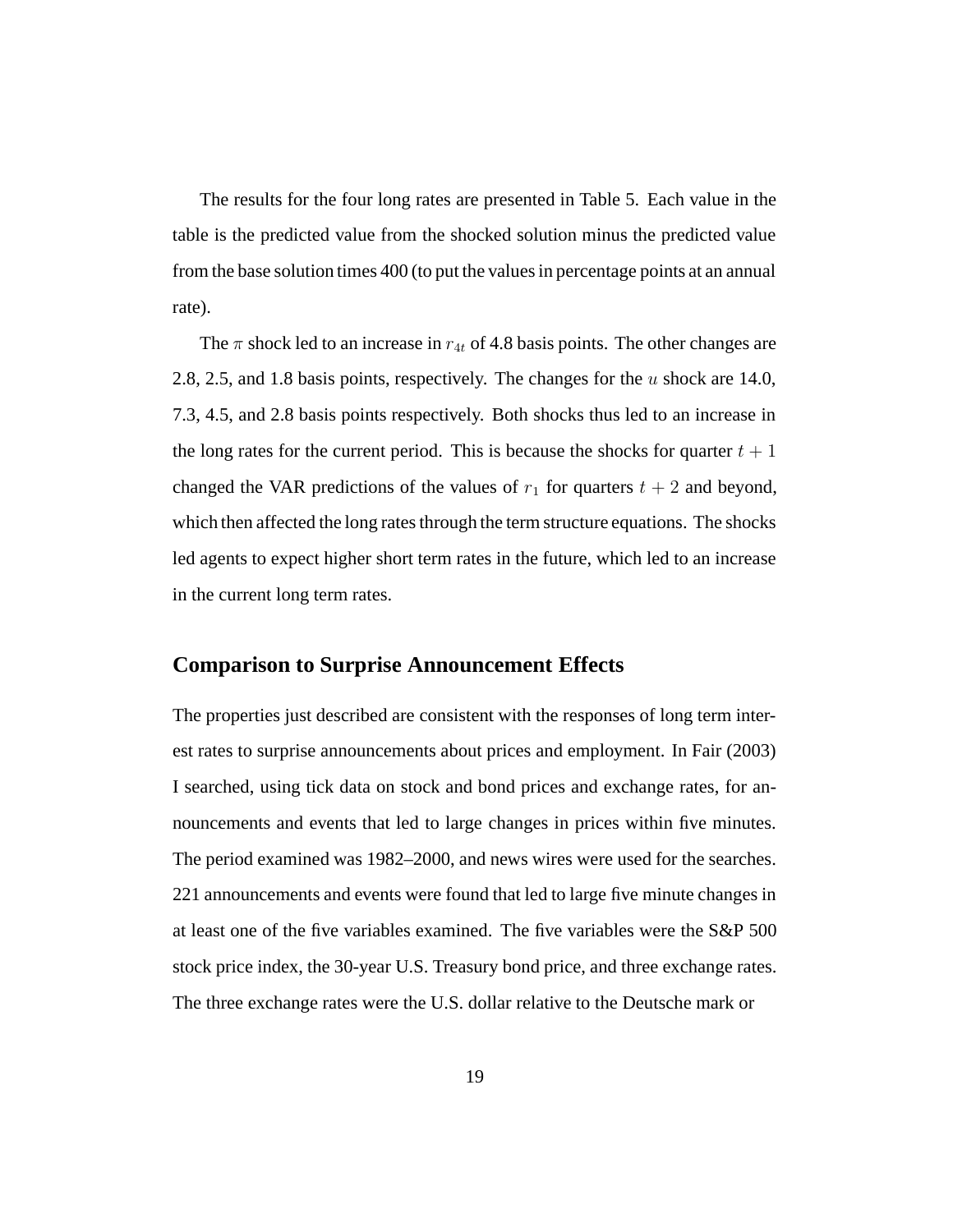| тане э                              |           |           |  |  |
|-------------------------------------|-----------|-----------|--|--|
| <b>Effects of a Price Shock and</b> |           |           |  |  |
| an Unemployment Shock               |           |           |  |  |
|                                     | $p$ shock | $u$ shock |  |  |
| $r_4$                               | .048      | .140      |  |  |
| $r_{12}$                            | .028      | .073      |  |  |
| $r_{20}$                            | .025      | .045      |  |  |
| $r_{40}$                            | .018      | .028      |  |  |
| • Values in percentage points       |           |           |  |  |
| at annual rates.                    |           |           |  |  |
| $.048$ is 4.8 basis points.         |           |           |  |  |
| • Price shock was $1.0$             |           |           |  |  |
| percentage points.                  |           |           |  |  |
| • Unemployment shock was            |           |           |  |  |
|                                     |           |           |  |  |

**Table 5**

−1.0 percentage points.

euro, the Japanese yen, and the British pound.

Table 3 in Fair (2003) lists all 221 announcements and events and their five minute effects. There are 11 CPI or PPI announcements in which inflation was higher-than-expected and 15 announcements in which inflation was lower than expected.<sup>6</sup> For all 11 higher-than-expected announcements the bond price fell (the 30 year interest rate rose), and for all 15 lower-than-expected announcements the bond price rose. A positive (negative) inflation shock thus leads to an increase (a decrease) in long term rates, which is consistent with the properties of the model. When there is, say, a positive inflation shock, agents expect short term rates to be larger in the future, which immediately increases long term rates.

In Table 3 in Fair (2003) there are 28 employment announcements in which employment was stronger than expected and 25 announcements in which employment

 $6$ The 11 higher-than-expected announcements are 56, 57, 61, 69, 83, 92, 124, 164, 191, 210, and 215. The 15 lower-than-expected announcements are 59, 64, 72, 93, 108, 112, 115, 120, 125, 142, 148, 155, 161, 196, and 205. (Fair (2003), Table 3, pp. 324–325.)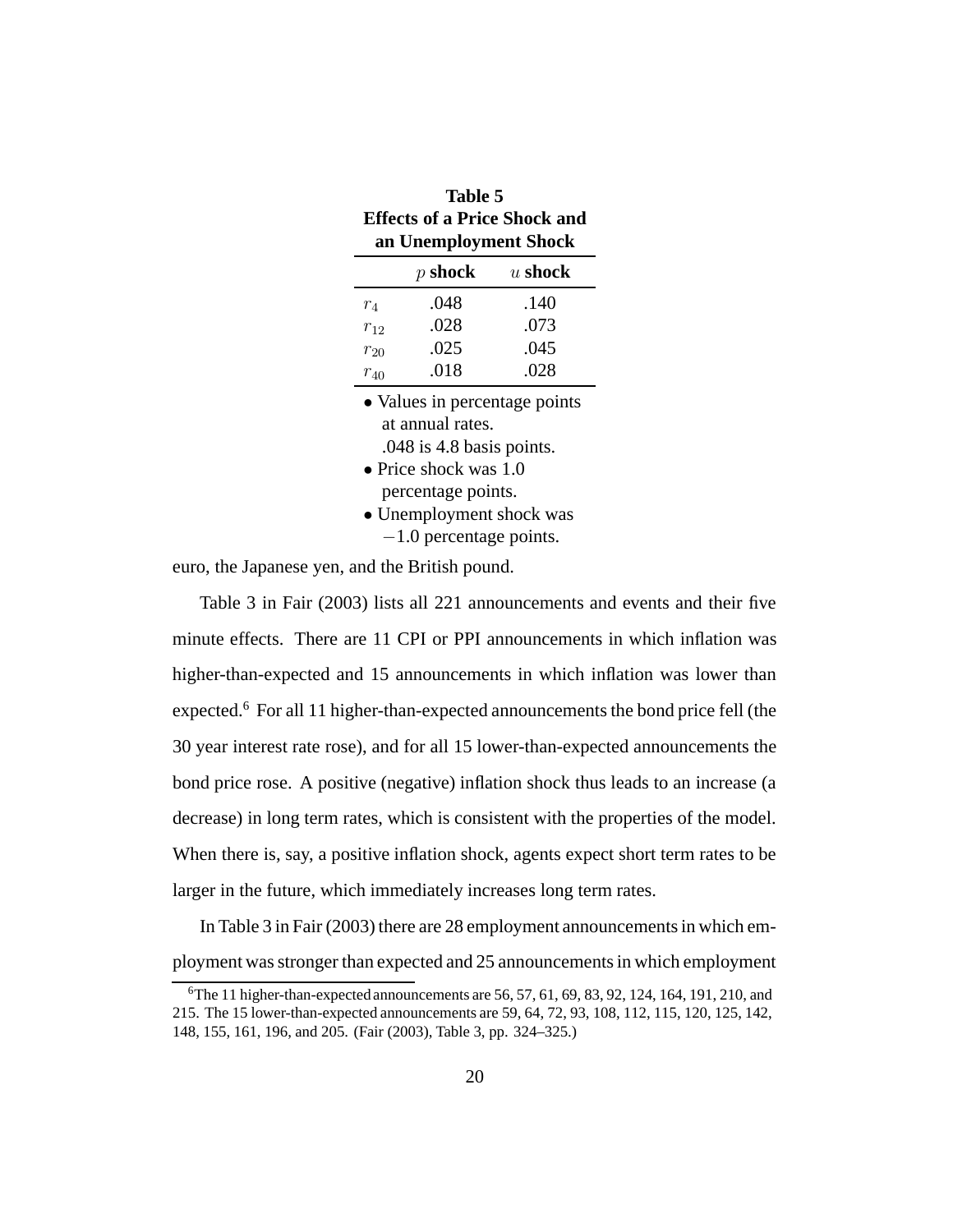was weaker than expected (announcements when the bond market was open).<sup>7</sup> The 30-year interest rate rose after the stronger than expected employment announcement in 22 of the 28 cases, and it fell after the weaker than expected announcement in 19 of the 25 cases. It is thus generally the case that stronger (weaker) than expected employment announcements lead to an increase (a decrease) in the 30-year rate. Again, these results are consistent with the properties of the model, where the negative shock to the VAR unemployment equation led to an increase in the long term rates. When the announcement is stronger than expected (negative shock to the unemployment equation) agents' expectations of future short term rates increase, which leads to an immediate change in long term rates, and vice versa when the announcement is weaker than expected (positive shock to the unemployment equation).

# **6 Conclusion**

This paper begins with the expectations theory of the term structure of interest rates with constant term premia, equations  $(1)$ – $(4)$ , and then postulates how expectations of future short term interest rates are formed. The results in Table 2 suggest that

<sup>&</sup>lt;sup>7</sup>The 28 stronger than expected announcements are 53, 55, 94, 105, 107, 118, 119, 121, 123, 129, 134, 136, 138, 139, 143, 144, 146, 147, 150, 154, 158, 163, 165, 187, 189, 199, 212, and 214. The 25 weaker than expected announcements are 58, 63, 68, 71, 73, 81, 82, 86, 88, 91, 97, 101, 103, 109, 111, 114, 116, 117, 128, 133, 141, 149, 194, 202, and 208. (Fair (2003), Table 3, pp. 325–328.) In a few cases it is not obvious whether an announcement is a positive or negative surprise, and so a few of these classifications may be incorrect. Also, the average hourly wage rate is announced at the same time as employment, and it may be in a few cases that the surprise was regarding the wage rate and not employment. The possible misclassifications and the wage rate announcements may explain some of the 12 cases discussed next where the 30-year rate did not change as expected.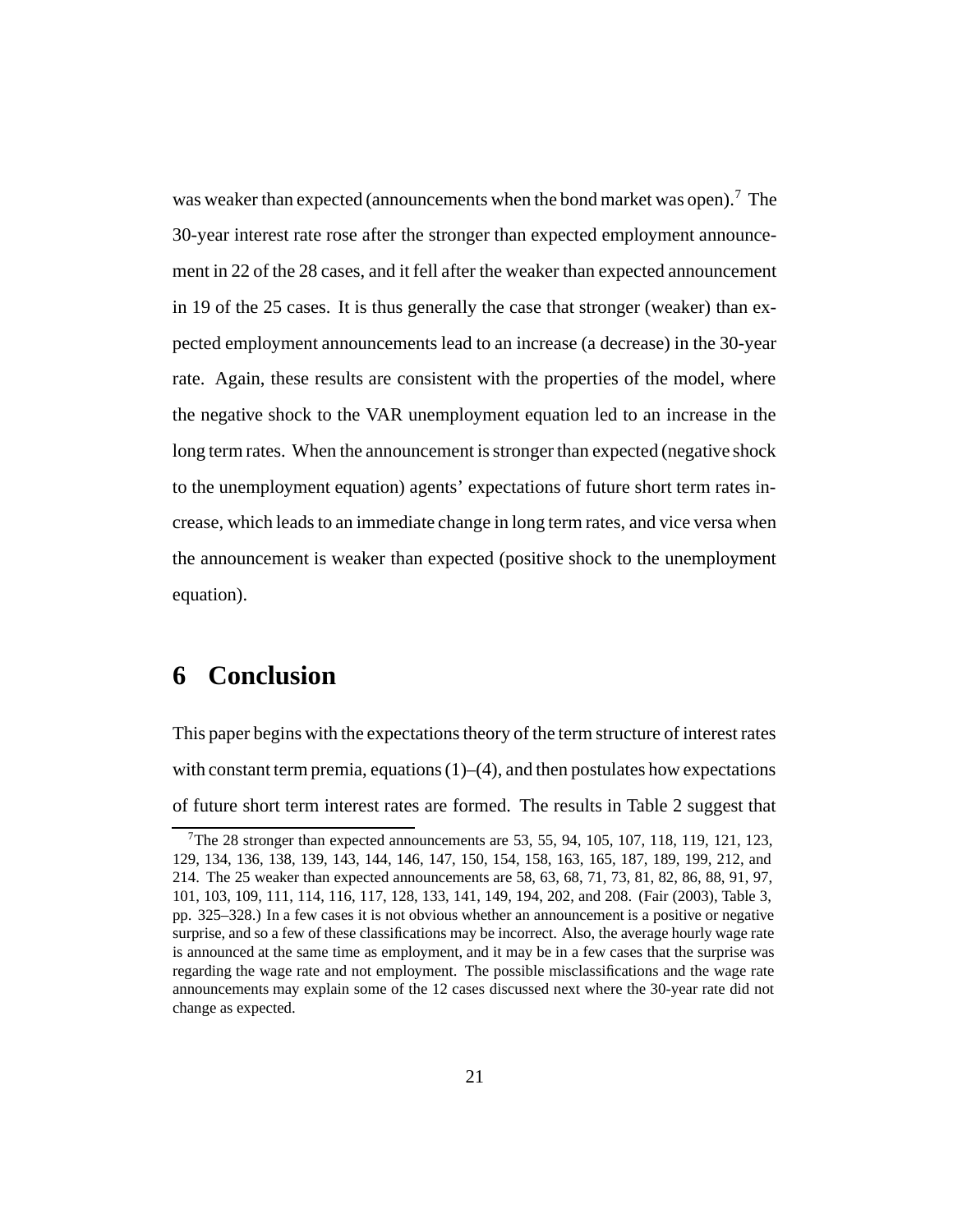there is relevant independent information in both the VAR equations' predictions of the future short term rates and the current and two lagged values of the short term rate. The results in Table 3 show that the model fits the data better than the random walk model and the model in which the change in the long rate is equal to the change in the short rate. The results in Table 4 show that the model fits the 2000-2006 period fairly well—there is not much of a puzzle regarding the long term rates in the 2004–2006 period. The properties of the model reported in Table 5 are consistent with the response of the 30-year U.S. Treasury bond rate to surprise price and employment announcements.

It future work it may be interesting to experiment with models other than the VAR model used here. No searching was done in this study over alternative models. The VAR equations were specified at the beginning of this study and never changed. The model that one is after is the model that best approximates what agents actually use to generate their expectations, not necessarily the model that best approximates the actual economy. The model need not be a VAR model. It will be interesting to see if models can be found that lead to smaller estimated serial correlation coefficients in Table 2. One could also experiment with adding other variables directly to the expectation equations (9). Finally, one could expand the number of long rates considered, possibly at a cost of shortening the estimation period, which would allow more  $\alpha$  coefficients to be directly estimated. The overall results in this paper suggest that long term rates can be fairly well explained by modeling expectation formation of future short term rates.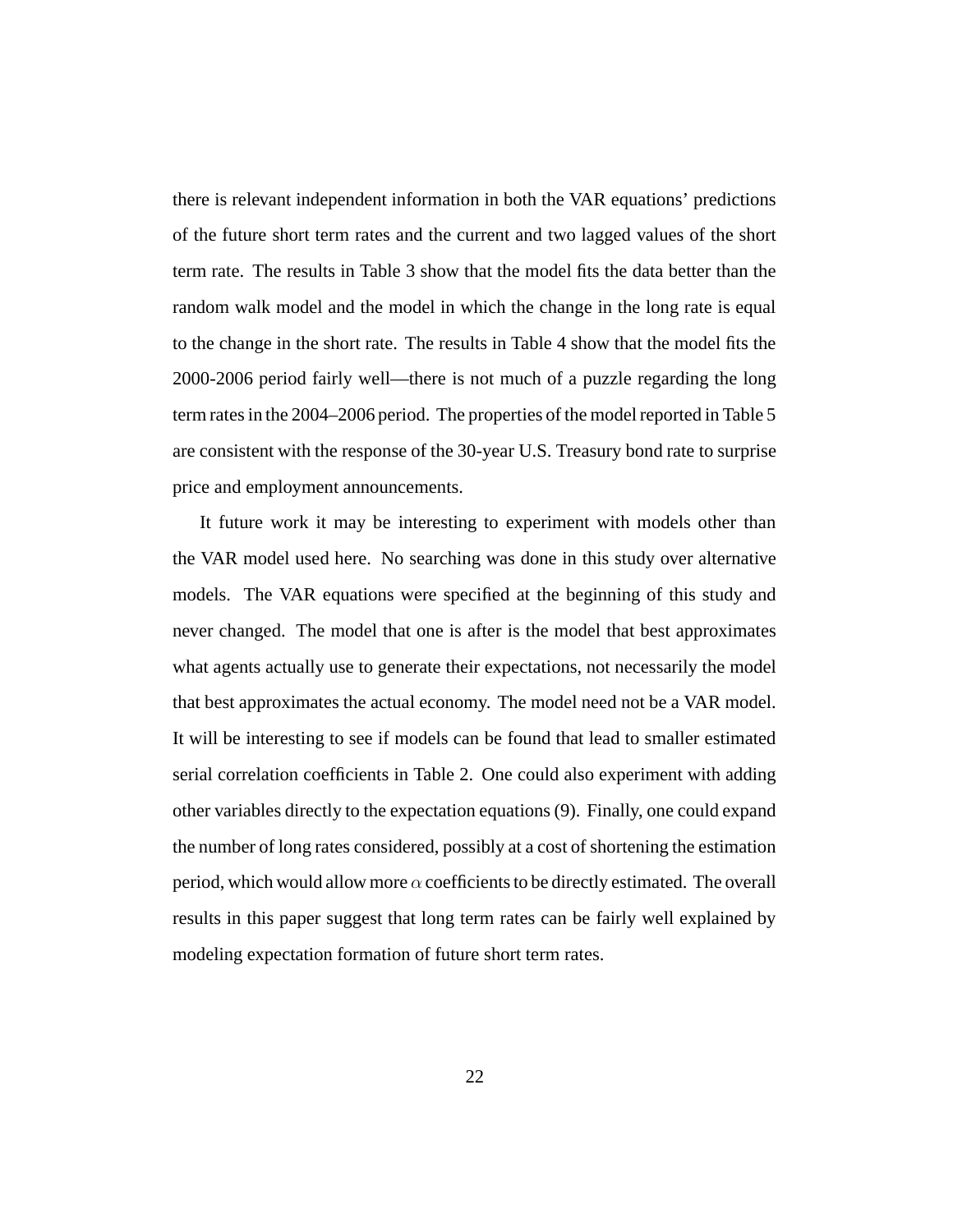# **References**

- [1] Backus, David K., and Jonathan H. Wright, 2007, "Cracking the Conundrum," Working Paper 2007–46, Finance and Economics Discussion Series, Federal Reserve Board, Washington D.C.
- [2] Campbell, John Y., Andrew W. Lo, and A. Craig MacKinlay, 1997, *The Econometrics of Financial Markets*, Princeton, NJ: Princeton University Press.
- [3] Campbell, John Y., and Robert J. Shiller, 1991, "Yield Spreads and Interest Rate Movements: A Bird's Eye View," *Review of Economic Studies*, 58, 495–514.
- [4] Cochrane, John, and Monika Piazzesi, 2006, "Decomposing the Yield Curve," unpublished manuscript, University of Chicago.
- [5] Dewachter, Hans, and Marco Lyrio, 2006, "Learning, Macroeconomic Dynamics and the Term Structure of Interest Rates," June 16.
- [6] Fair, Ray C., 2003, "Shock Effects on Stocks, Bonds, and Exchange Rates," *Journal of International Money and Finance*, 22, 307–341.
- [7] Fair, Ray C., 2004, *Estimating How the Macroeconomy Works*. Cambridge, MA: Harvard University Press.
- [8] Fair, Ray C., and John B. Taylor, 1990, "Full Information Estimation and Stochastic Simulation of Models with Rational Expectations," *Journal of Applied Econometrics*, 5, 381–392.
- [9] King, Robert G., and Andre Kurmann, 2002, "Expectations and the Term Structure of Interest Rates: Evidence and Implications," *Federal Reserve Bank of Richmond Economic Quarterly*, 88, 49–95.
- [10] Kozicki, Sharon, and P.A. Tinsley, 2001, "Shifting Endpoints in the Term Structure of Interest Rates," *Journal of Monetary Economics*, 47, 613–652.
- [11] Modigliani, Franco, and Robert J. Shiller, 1973, "Inflation, Rational Expectations and the Term Structure of Interest Rates," *Economica*, 40, 12–43.
- [12] Parke, William R., 1982, "An Algorithm for FIML and 3SLS Estimation of Large Nonlinear Models," *Econometrica*, 50, 81–96.